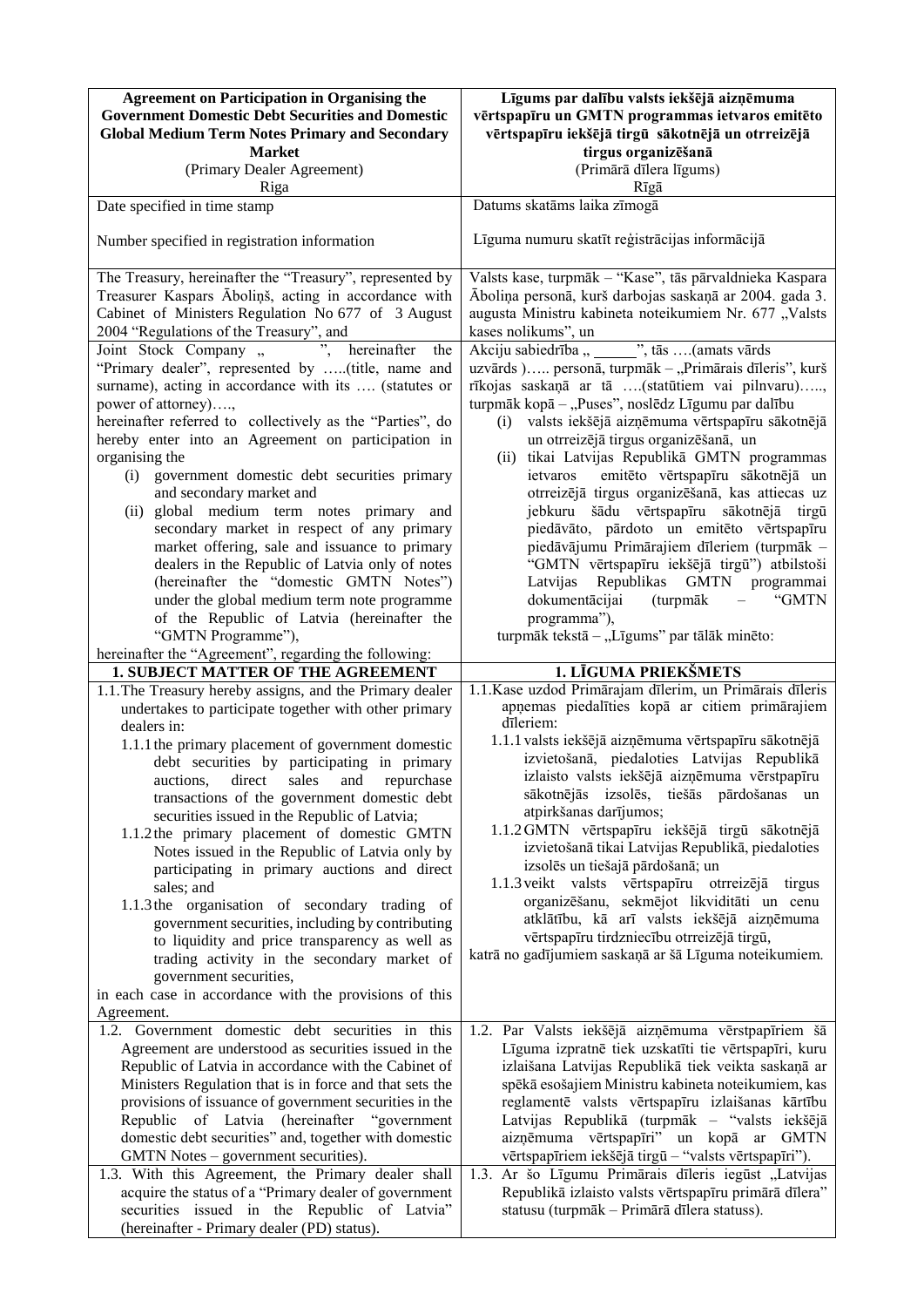| 1.4. The basis of this Agreement is the willingness of the<br>Parties to engage in mutual cooperation, and the<br>Parties therefore undertake to accommodate each<br>other on all matters not covered by this Agreement but<br>which the Parties may encounter during the operation<br>of the Agreement.                                                                                                                                                                                                                                                                                                                                                                                                                                                                                     | 1.4. Šā Līguma noslēgšanas pamatā ir Pušu vēlēšanās<br>abpusēji sadarboties, un tādēļ Puses apņemas izrādīt<br>pretimnākšanu vienai pret otru visos jautājumos, kas<br>nav paredzēti šajā Līgumā, bet ar kuriem Puses<br>saskarsies šā Līguma darbības laikā.                                                                                                                                                                                                                                                                                                                                                                                                                                                                                 |
|----------------------------------------------------------------------------------------------------------------------------------------------------------------------------------------------------------------------------------------------------------------------------------------------------------------------------------------------------------------------------------------------------------------------------------------------------------------------------------------------------------------------------------------------------------------------------------------------------------------------------------------------------------------------------------------------------------------------------------------------------------------------------------------------|-----------------------------------------------------------------------------------------------------------------------------------------------------------------------------------------------------------------------------------------------------------------------------------------------------------------------------------------------------------------------------------------------------------------------------------------------------------------------------------------------------------------------------------------------------------------------------------------------------------------------------------------------------------------------------------------------------------------------------------------------|
| 2. OBLIGATIONS OF THE PRIMARY<br><b>DEALER</b>                                                                                                                                                                                                                                                                                                                                                                                                                                                                                                                                                                                                                                                                                                                                               | 2. PRIMĀRĀ DĪLERA PIENĀKUMI                                                                                                                                                                                                                                                                                                                                                                                                                                                                                                                                                                                                                                                                                                                   |
| 2.1. To support the functioning of the government<br>securities market and to actively participate in (i)<br>auctions, direct sales and repurchase transactions of<br>government domestic debt securities and<br>$(ii)$ in<br>auctions and direct sales of domestic GMTN Notes.<br>The Primary dealer shall also provide to the Treasury<br>from time to time promptly on request and as part of<br>any consultation and meetings of the Treasury its<br>expectations as to indicative pricing for any auctions,<br>direct sales or repurchases of government securities<br>on the basis of market conditions at the relevant time<br>(including secondary market trading activity in<br>respect of government securities at such time) and in<br>respect of different potential maturities. | 2.1. Sekmēt valsts vērtspapīru tirgus darbību un aktīvi<br>piedalīties (i) valsts iekšējā aizņēmuma vērtspapīru<br>izsolēs, tiešajā pārdošanā un atpirkšanas darījumos<br>un (ii) GMTN vērtspapīru iekšējā tirgū izsolēs un<br>tiešajā pārdošanā. Primārajam dīlerim nekavējoties<br>pēc pieprasījuma ir jānodrošina Kasei indikatīvais<br>novērtējums valsts vērtspapīru likmēm jebkurai<br>pārdošanai<br>tiešajai<br>atpirkšanai,<br>izsolei,<br>vai<br>pamatojoties uz tirgus situāciju attiecīgajā laikā<br>(iekļaujot otrreizējā<br>aktivitāti<br>tirgus<br>valsts<br>vērtspapīriem<br>attiecībā<br>iespējamiem<br>$\,$ un<br>uz<br>atšķirīgiem termiņiem,<br>kas<br>veido<br>daļu<br>no<br>konsultācijām vai sanāksmēm.                 |
| 2.2. On a best efforts basis, to provide competitive bids in<br>auctions, direct sales or repurchase transactions of<br>government securities that correspond to prevailing<br>market conditions.                                                                                                                                                                                                                                                                                                                                                                                                                                                                                                                                                                                            | 2.2. Cik vien iespējams, sniegt konkurējošus, tirgus<br>situācijai atbilstošus solījumus izsolēs, tiešajā<br>pārdošanā vai atpirkšanas darījumos.                                                                                                                                                                                                                                                                                                                                                                                                                                                                                                                                                                                             |
| 2.3. In case the Treasury has consulted with the Primary<br>dealer on planned auctions (on a quarterly basis) and<br>the Primary dealer has not expressed any objection, to<br>provide competitive bids corresponding to market<br>conditions in every auction during the respective<br>period. The Primary dealer is not obliged to submit a<br>bid in those auctions for which the Primary dealer's<br>recommendations have not been considered or for<br>which the Primary dealer was not consulted by the<br>Treasury in its drafting of the auction schedule.                                                                                                                                                                                                                           | 2.3. Ja Kase ir konsultējusies ar Primāro dīleri par<br>plānotajām izsolēm (reizi ceturksnī) un ja Primārais<br>nekādus<br>dīleris<br>nepauž<br>iebildumus,<br>sniegt<br>konkurējošus, tirgus situācijai atbilstošus solījumus<br>katrā izsolē attiecīgajā periodā. Primārajam dīlerim<br>nav pienākums sniegt solījumus tajās izsolēs, par<br>kurām nav ņemti vērā Primārā dīlera ieteikumi, vai,<br>ja nav notikušas konsultācijas ar Primāro dīleri,<br>Kasei sagatavojot izsoļu grafiku.                                                                                                                                                                                                                                                  |
| 2.4.To accept third-party instructions to purchase<br>government securities in primary placements and in<br>secondary trading, and for the sale of government<br>domestic securities in repurchase transactions, in<br>compliance with applicable legislation and the<br>Primary dealer's drafted and approved terms and<br>conditions.                                                                                                                                                                                                                                                                                                                                                                                                                                                      | 2.4. Pieņemt<br>uzdevumus<br>no trešajām pusēm<br>iegādāties<br>valsts vērtspapīrus<br>to<br>sākotnējā<br>izvietošanā un valsts vērtspapīru otrreizējā tirgū,<br>ievērojot spēkā esošos tiesību aktus un Primārā<br>dīlera izstrādātos un apstiprinātos noteikumus.                                                                                                                                                                                                                                                                                                                                                                                                                                                                           |
| 2.5 The Treasury is offering or repurchasing the<br>respective government securities in the Republic of<br>Latvia and in transactions involving the Primary<br>dealers only, unless otherwise stated or indicated by<br>the Treasury.                                                                                                                                                                                                                                                                                                                                                                                                                                                                                                                                                        | Ja Kase nav noteikusi vai norādījusi citādi, tā<br>2.5<br>attiecīgos valsts vērtspapīrus piedāvā un atpērk tikai<br>Latvijas Republikā un tikai tad, ja otra darījuma puse<br>ir kāds no primārajiem dīleriem.                                                                                                                                                                                                                                                                                                                                                                                                                                                                                                                                |
| 2.6 No action has been taken or will be taken in any<br>jurisdiction by any Primary dealer or the Treasury that<br>would permit a public offering of the government<br>securities, or possession or distribution of the offering<br>circular prepared by the Treasury in connection with<br>the GMTN Programme (as updated, reissued and/or<br>supplemented from time to time, the "Offering<br>Circular"), or any document incorporated by<br>reference or any amendment or supplement thereto or<br>any other offering or publicity material relating to the<br>government securities, in any country or jurisdiction<br>where action for that purpose is required.                                                                                                                        | Primārais dīleris un Kase nevienā jurisdikcijā nav<br>2.6<br>veikuši un neveiks nekādas darbības, kas valstī vai<br>jurisdikcijā, kurā primārajam dīlerim vai Kasei šim<br>nolūkam būtu jāveic kādas konkrētas darbības, ļautu<br>publiski piedāvāt valsts vērtspapīrus, glabāt vai<br>izplatīt emisijas prospektu, ko Kase ir sagatavojusi<br>saistībā ar GMTN programmu (turpmāk - "emisijas<br>prospekts"; minētais prospekts tiek periodiski<br>atjaunināts, atkārtoti izdots un/vai papildināts), vai<br>dokumentus, kas minētajā prospektā ir iekļauti ar<br>atsauci, vai minētā prospekta grozījumus vai<br>papildinājumus,<br>vai citus<br>piedāvājuma<br>vai<br>publicitātes materiālus, kas ir saistīti ar valsts<br>vērtspapīriem. |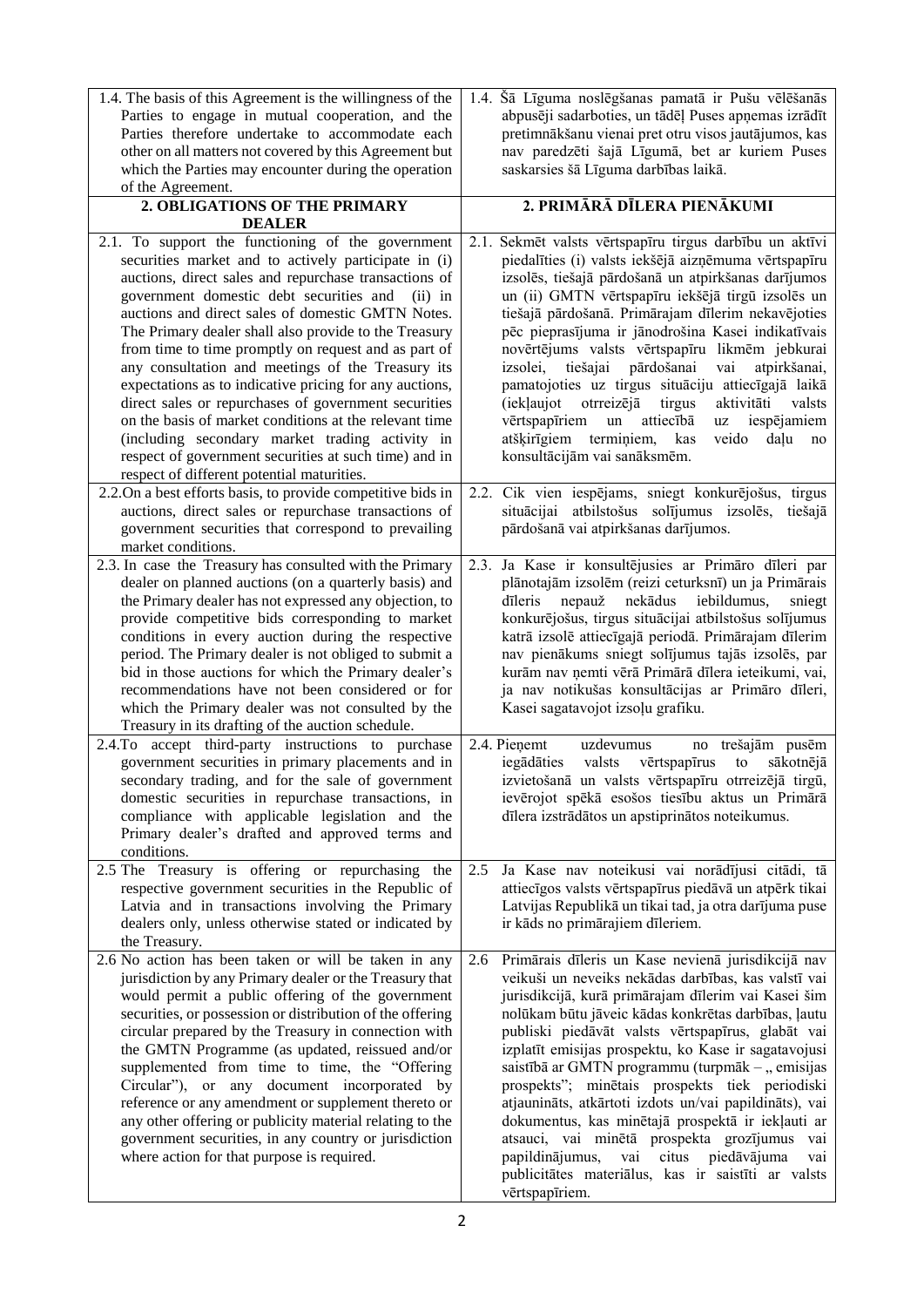| 2.7 The Primary dealer will comply with all applicable<br>laws and regulations in each jurisdiction in which it<br>acquires, purchases, offers, sells or delivers<br>government securities or has in its possession or<br>distributes the Offering Circular or any other<br>document or any amendment or supplement thereto or<br>any other offering or publicity material relating to the<br>government securities, in all cases at its own expense.                                                                                                                                                                                                                                                                                                                                                                                                                                                                                                                                                                                                                                                                                                                                                                                                                                                                                                                                                                                                                                                                                                    | Primārais dīleris par saviem līdzekļiem nodrošina<br>2.7<br>atbilstību visiem piemērojamajiem tiesību aktiem<br>visās jurisdikcijās, kurās tas iegūst, iegādājas,<br>piedāvā, pārdod vai piegādā valsts vērtspapīrus vai<br>glabā vai izplata emisijas prospektu vai citus<br>dokumentus, vai minētā prospekta grozījumus vai<br>papildinājumus, vai jebkādus citus piedāvājuma vai<br>publicitātes materiālus, kas ir saistīti ar valsts<br>vērtspapīriem.                                                                                                                                                                                                                                                                                                                                                                                                                                                                                                                                                                                                                                                                                                                                                                                                                                                                                                                                                                                                                                                            |
|----------------------------------------------------------------------------------------------------------------------------------------------------------------------------------------------------------------------------------------------------------------------------------------------------------------------------------------------------------------------------------------------------------------------------------------------------------------------------------------------------------------------------------------------------------------------------------------------------------------------------------------------------------------------------------------------------------------------------------------------------------------------------------------------------------------------------------------------------------------------------------------------------------------------------------------------------------------------------------------------------------------------------------------------------------------------------------------------------------------------------------------------------------------------------------------------------------------------------------------------------------------------------------------------------------------------------------------------------------------------------------------------------------------------------------------------------------------------------------------------------------------------------------------------------------|------------------------------------------------------------------------------------------------------------------------------------------------------------------------------------------------------------------------------------------------------------------------------------------------------------------------------------------------------------------------------------------------------------------------------------------------------------------------------------------------------------------------------------------------------------------------------------------------------------------------------------------------------------------------------------------------------------------------------------------------------------------------------------------------------------------------------------------------------------------------------------------------------------------------------------------------------------------------------------------------------------------------------------------------------------------------------------------------------------------------------------------------------------------------------------------------------------------------------------------------------------------------------------------------------------------------------------------------------------------------------------------------------------------------------------------------------------------------------------------------------------------------|
| 2.8 The Treasury will have no responsibility for<br>obtaining, and the Primary dealer will obtain, any<br>consent, approval or permission required by it for the<br>acquisition, purchase, offer, sale or delivery by it of<br>government securities under the laws and regulations<br>in force in any jurisdiction to which it is subject or in<br>or from which it makes any acquisition, purchase,<br>offer, sale or delivery of government securities.                                                                                                                                                                                                                                                                                                                                                                                                                                                                                                                                                                                                                                                                                                                                                                                                                                                                                                                                                                                                                                                                                               | Primārais dīleris saņem piekrišanu, apstiprinājumu<br>2.8<br>vai atļauju, kas tam ir nepieciešama, lai iegūtu,<br>iegādātos, piedāvātu, pārdotu vai piegādātu valsts<br>vērtspapīrus saskaņā ar tiesību aktiem, kas ir spēkā<br>jurisdikcijā, kuras tiesību subjekts tas ir vai kurā vai<br>no kuras tas iegūst, iegādājas, piedāvā, pārdod vai<br>piegādā valsts vērtspapīrus; Kase neuzņemas nekādu<br>atbildību par attiecīgās piekrišanas, apstiprinājuma<br>vai atļaujas saņemšanu.                                                                                                                                                                                                                                                                                                                                                                                                                                                                                                                                                                                                                                                                                                                                                                                                                                                                                                                                                                                                                               |
| 2.9 The Primary dealer is not authorised to make any<br>representation or use any information in connection<br>with the offer, sale and issue of the domestic GMTN<br>Notes other than as contained in the Offering Circular<br>or any amendment or supplement thereto.                                                                                                                                                                                                                                                                                                                                                                                                                                                                                                                                                                                                                                                                                                                                                                                                                                                                                                                                                                                                                                                                                                                                                                                                                                                                                  | Primārais dīleris saistībā ar GMTN vērtspapīru<br>2.9<br>iekšējā tirgū piedāvājumu, pārdošanu un emisiju<br>nedrīkst izteikt nekādus citus apgalvojumus vai<br>izmantot citu informāciju kā vien to, kas ir<br>piedāvājuma emisijas prospektā, tā grozījumos vai<br>papildinājumos.                                                                                                                                                                                                                                                                                                                                                                                                                                                                                                                                                                                                                                                                                                                                                                                                                                                                                                                                                                                                                                                                                                                                                                                                                                    |
| 2.10 It is acknowledged and agreed by the Primary dealer<br>that the information statement prepared by the<br>Treasury in connection with the GMTN Programme<br>(as updated, reissued and/or supplemented from time<br>to time, the "Information Statement") is prepared in<br>respect of any domestic GMTN Notes solely for the<br>purposes of the listing and admission to trading of<br>such domestic GMTN Notes on the Official List and<br>regulated market, respectively, of the Luxembourg<br>Stock Exchange and no reference shall be made to the<br>Information Statement by the Primary dealer and any<br>third party on behalf of which the Primary dealer is<br>purchasing any government securities and each of the<br>Primary dealer and any such third party shall<br>independently make its own investigation, due<br>diligence, analysis and appraisal of the government<br>securities and the Republic of Latvia, and decision to<br>purchase government securities based on such<br>information as it deems appropriate under the<br>circumstances, and which is otherwise publicly<br>available, and without reliance on the Treasury or the<br>Republic of Latvia, or any reference being made to the<br>Information Statement, and acknowledges and agrees<br>that no representation or warranty is made by the<br>Treasury or the Republic of Latvia in respect of the<br>Information Statement or any other document,<br>materials or information in connection with any<br>offering, sale or issuance of government securities. | 2.10 Primārais dīleris atzīst un piekrīt, ka emisijas<br>prospektā iekļautā emitenta aprakstošā daļa, ko Kase<br>ir sagatavojusi saistībā ar GMTN programmu<br>(turpmāk - "emitenta aprakstošā daļa", kas tiek<br>periodiski atjaunināts, atkārtoti izdots un/vai<br>papildināts), attiecas uz GMTN vērtspapīriem<br>iekšējā tirgū un ir sagatavots tikai tālab, lai attiecīgie<br>GMTN vērtspapīri iekšējā tirgū tiktu iekļauti<br>Luksemburgas biržas Oficiālajā sarakstā un lai tos<br>būtu atļauts tirgot regulētajā tirgū, un primārais<br>dīleris un trešās personas, kuru vārdā primārais<br>dīleris iegādājas valsts vērtspapīrus,<br>nedrīkst<br>atsaukties uz emitenta aprakstošo daļu,<br>un<br>primārajam dīlerim un minētajām trešajām personām<br>ir patstāvīgi jāveic izpēte, padziļinātāka pārbaude,<br>analīze un valsts vērtspapīru un Latvijas Republikas<br>novērtējums un patstāvīgi jāpieņem lēmums par<br>vērtspapīru<br>iegādi, pamatojoties<br>valsts<br>uz<br>informāciju, kuru Primārais dīleris vai trešā persona<br>attiecīgajā situācijā uzskata par atbilstīgu un kas ir<br>publiski pieejama, nepaļaujoties uz Kasi vai Latvijas<br>Republiku un neatsaucoties uz emitenta aprakstošo<br>daļu, un ka Kase un Latvijas Republika saistībā ar<br>emitenta aprakstošo daļu vai citiem dokumentiem,<br>materiāliem vai informāciju, kas ir saistīta ar valsts<br>vērtspapīru piedāvājumu, pārdošanu vai emisiju, nav<br>izteikusi nekādus apgalvojumus vai sniegusi nekādas<br>garantijas. |
| 2.11. With the aim contributing to the liquidity and price<br>transparency of government securities and preventing<br>occurrences of market failure, to ensure two-way<br>quoting (bid and offer prices and yields) in the<br>secondary market trading using the electronic trading<br>system of Bloomberg (pages "LATVGB<br>$<\text{gov}$ :<br>and "LATVTB <govt>" in the case of government<br/>domestic debt securities, and page "LATVIA <govt>"<br/>in the case of domestic GMTN Notes) and NASDAQ</govt></govt>                                                                                                                                                                                                                                                                                                                                                                                                                                                                                                                                                                                                                                                                                                                                                                                                                                                                                                                                                                                                                                    | 2.11. Nolūkā sekmēt valsts vērtspapīru likviditāti un cenu<br>atklātību, un novērst iespējamos tirgus darbības<br>traucējumus - nodrošināt divvirzienu kotācijas<br>(pirkšanas un pārdošanas cenas un likmes) otrreizējā<br>tirgū, izmantojot Bloomberg (LATVGB <govt> un<br/>LATVTB <govt>sadaļas) valsts iekšējā aizņēmuma<br/>vērtspapīru gadījumā un (Latvia <govt> sadaļa)<br/>GMTN vērtspapīru iekšējā tirgū gadījumā un<br/>NASDAQ Riga elektronisko tirdzniecības sistēmu,</govt></govt></govt>                                                                                                                                                                                                                                                                                                                                                                                                                                                                                                                                                                                                                                                                                                                                                                                                                                                                                                                                                                                                                |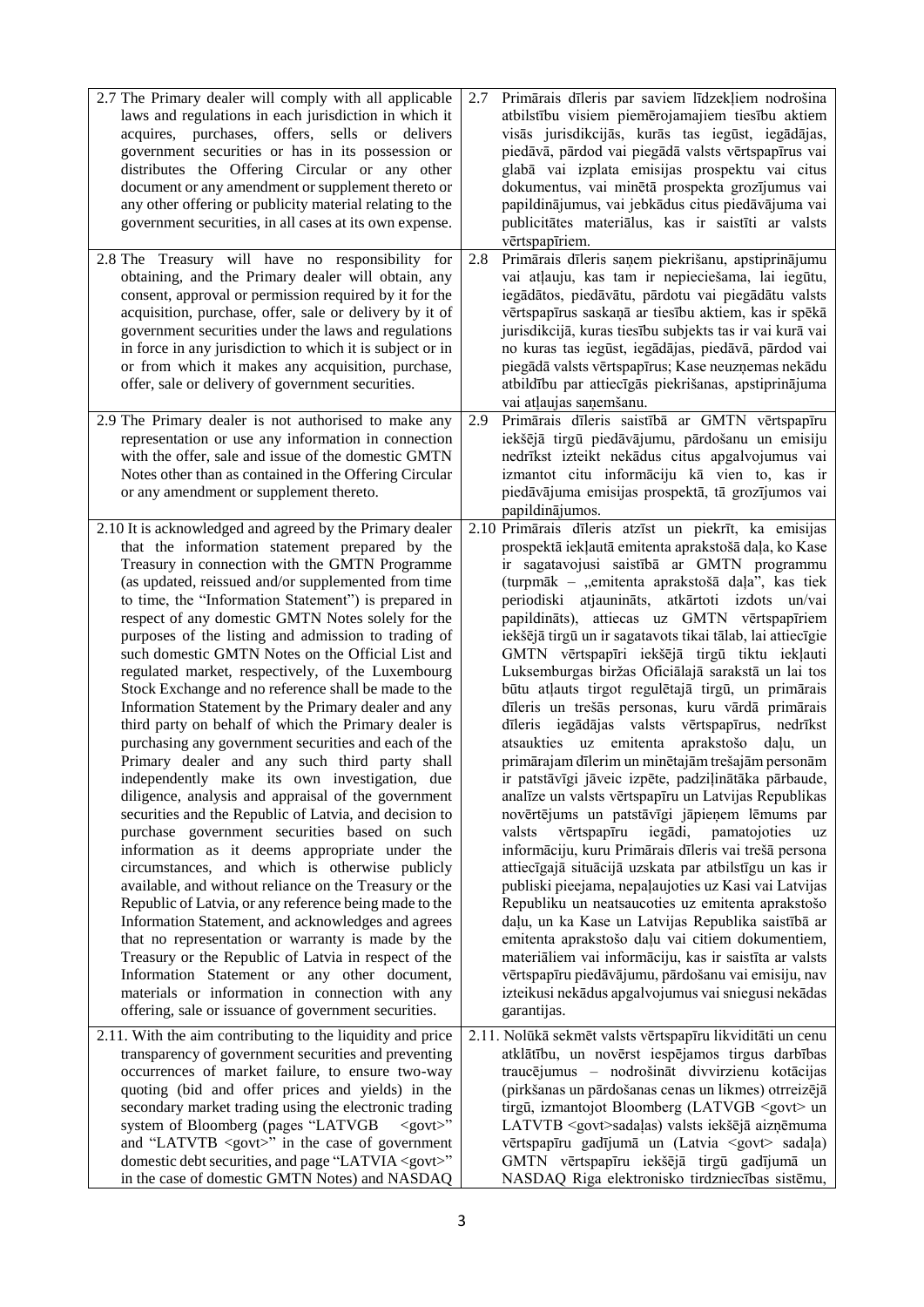| Riga, and by providing quotes for each corresponding                                     | sniedzot kotācijas katram attiecīgajam<br>valsts                                                 |
|------------------------------------------------------------------------------------------|--------------------------------------------------------------------------------------------------|
| government security.                                                                     | vērtspapīram.                                                                                    |
| 2.12. Two-way quotes in the secondary market shall be                                    | 2.12. Ja vien Primārajam dīlerim attiecīgie vērtspapīri ir                                       |
| provided for all domestic GMTN Notes and for the                                         | pieejami<br>tirdzniecības<br>nolūkiem,<br>divvirzienu                                            |
| following government domestic debt securities,                                           | kotācijas visiem GMTN vērtspapīriem iekšējā tirgū                                                |
| subject at any time to the Primary dealer holding the                                    | un valsts iekšējā aizņēmuma vērtspapīriem otrreizējā                                             |
| relevant government securities in its trading book:                                      | tirgū pastāvīgi jānodrošina:                                                                     |
| 2.12.1. for series of bonds with a nominal amount                                        | 2.12.1. obligāciju sērijām, kuru apjoms apgrozībā pēc                                            |
| outstanding of at least EUR 50 (fifty) million and                                       | nomināla sasniedzis vismaz EUR 50 (piecdesmit)                                                   |
| more than 3 (three) calendar months remaining until                                      | miljonus, ja līdz to dzēšanai ir atlikuši vairāk nekā 3                                          |
| maturity;                                                                                | (trīs) kalendārie mēneši;                                                                        |
| 2.12.2. for series of bills with a nominal amount                                        | 2.12.2. parādzīmju sērijām, kuru apjoms apgrozībā pēc                                            |
| outstanding of at least EUR 20 (twenty) million and                                      | nomināla sasniedzis vismaz EUR 20 (divdesmit)                                                    |
| more than 3 (three) calendar months remaining until                                      | miljonus, ja līdz to dzēšanai ir atlikuši vairāk nekā 3                                          |
| maturity.                                                                                | (trīs) kalendārie mēneši.                                                                        |
| 2.13. The Primary dealer may at any time also provide                                    | 2.13. Primārais dīleris jebkurā laikā var sniegt kotācijas arī                                   |
| quotes for government securities other than those                                        | tiem valsts vērtspapīriem, kas nav minēti šī Līguma                                              |
| mentioned in Clause 2.12 of this Agreement.                                              | 2.12. punktā.                                                                                    |
| 2.14. To make best efforts to display the narrowest                                      | 2.14. Katru reizi censties atspoguļot pēc iespējas mazāku                                        |
| possible bid/offer spread for each quote.                                                | starpību starp pirkšanas un pārdošanas kotācijām.                                                |
| 2.15. To provide actual quotes referred to in Clause 2.11                                | 2.15. Pastāvīgi nodrošināt aktuālas šī Līguma 2.11. punktā                                       |
| of this Agreement continuously on every officially                                       | minētās kotācijas Latvijas Republikā oficiāli                                                    |
| designated working day in the Republic of Latvia                                         | noteiktajās darba dienās darba laikā no plkst. 10.00                                             |
| between the working hours of 10:00 and 16:00, except                                     | līdz 16.00, izņemot ar Ministru kabineta rīkojumu                                                |
| for any days that are replaced as working days                                           | pārceltajās darba dienās un izņemot dienas, kas                                                  |
| according to a Cabinet of Ministers order and except                                     | Primārajam dīlerim nav darba dienas.                                                             |
| for any non-business days for the Primary dealer.                                        |                                                                                                  |
| 2.16. To cover all costs associated with the performance                                 | 2.16. Segt visas ar Primārā dīlera pienākumu izpildi                                             |
| of the Primary dealer's obligations.                                                     | saistītās izmaksas.                                                                              |
| 2.17. To provide the Treasury with recommendations                                       | 2.17. Sniegt Kasei ierosinājumus par aktivitātēm, kas                                            |
| regarding activities that would promote<br>the                                           | veicinātu valsts vērtspapīru tirgus attīstību, t. sk.                                            |
| development of the government securities market,                                         | ierosinājumus par iespējamām izmaiņām valsts                                                     |
| including proposals on possible changes to the                                           | izsoļu<br>kalendārā,<br>vērtspapīru<br>aizņēmuma                                                 |
| government securities auction calendar, types and                                        | instrumentu veidiem un to dzēšanas termiņiem, kā                                                 |
| maturities of debt instruments, as well as to provide                                    | arī izteikt Kasei priekšlikumus par iespējamiem                                                  |
| the Treasury with proposals regarding potential                                          | uzlabojumiem valsts vērtspapīru tirdzniecībā.                                                    |
| improvements in government security trading.                                             |                                                                                                  |
| 2.18. At the Treasury's electronically sent request, to                                  | 2.18. Pēc Kases elektroniska pieprasījuma ne vēlāk kā 3                                          |
| provide the Treasury not later than 3 (three) working                                    | (trīs) darba dienu laikā sniegt Kasei informāciju par                                            |
| days after any such request with the Primary dealer's                                    | Primārā dīlera skatījumā esošajām aktualitātēm un                                                |
| view on the development of Latvia's and international                                    | tendencēm Latvijas un starptautiskajos finanšu un                                                |
| financial and capital markets. Such information is to                                    | kapitāla tirgos. Informācija nosūtāma elektroniski uz                                            |
| be sen electronically to the email addresses of the                                      |                                                                                                  |
|                                                                                          |                                                                                                  |
|                                                                                          | Kases elektroniskā pasta adresēm, kas norādītas šī                                               |
| Treasury specified in Annex 1 of this Agreement.                                         | Līguma 1. pielikumā.                                                                             |
| 2.19. To promote and increase awareness of the                                           | 2.19. Veicināt un palielināt informētību par valsts                                              |
| government securities.                                                                   | vērtspapīriem.                                                                                   |
| 2.20. To immediately notify the Treasury of any                                          | 2.20. Nekavējoties informēt Kasi par tādas situācijas                                            |
| circumstances identified within the financial markets                                    | finanšu tirgos konstatēšanu vai tādām tehniskajām                                                |
| or of any technical problems that may prevent the                                        | problēmām, kuru rezultātā Primārais dīleris nevar                                                |
| Primary dealer from fulfilling any of its obligations                                    | izpildīt kādu no pienākumiem saskaņā ar šī Līguma                                                |
| under this Agreement.                                                                    | noteikumiem.                                                                                     |
| 3. RIGHTS OF THE PRIMARY DEALER                                                          | 3. PRIMĀRĀ DĪLERA TIESĪBAS                                                                       |
| 3.1. Exclusive rights to participate in the primary                                      | 3.1. Ekskluzīvas tiesības piedalīties<br>valsts                                                  |
| placement (including direct sales) of government                                         | vērtspapīru izsolēs, sākotnējā izvietošanā tiešā                                                 |
| securities, and full or partial repurchase transactions                                  | pārdošanā, valsts iekšējā aizņēmuma vērtspapīru                                                  |
| of government domestic securities, introduction of                                       | pilnīgas vai daļējas atpirkšanas darījumos, jaunu                                                |
| new types of government domestic securities and                                          | aizņēmuma vērtspapīru veidu<br>valsts iekšējā                                                    |
| exchange programmes for government domestic                                              | ieviešanā, kā<br>arī valsts iekšējā aizņēmuma                                                    |
| securities, where such securities are, or are to be,                                     | vērtspapīru apmaiņas programmās,<br>kur šādi                                                     |
| offered, repurchased or exchanged by way of auction,                                     | vērtspapīri tiek vai tiks piedāvāti tikai Primārajiem                                            |
| direct sale or repurchase or exchange transactions<br>available to Primary dealers only. | dīleriem iegādei, atpirkšanai vai apmaiņai izsolēs,<br>tiešajā pārdošanā vai apmaiņas darījumos. |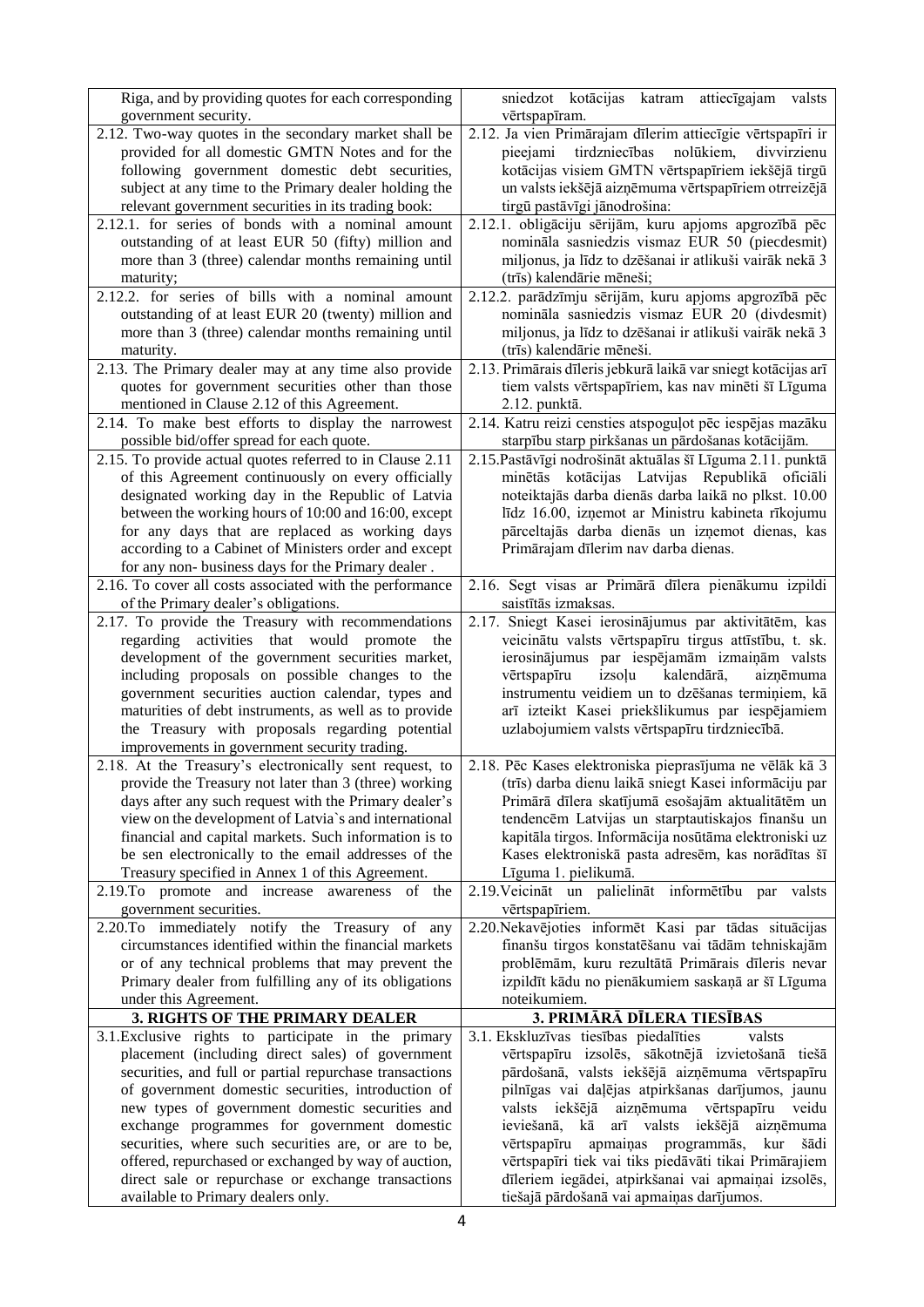| 3.2. Exclusive rights to receive information (including<br>information that is classified as restricted access and<br>where is justified to ensure performance of the<br>Agreement) about government borrowings in<br>domestic markets for the upcoming quarter, annual<br>and medium-term borrowing plans in domestic and<br>international capital markets, as well as to express a<br>view on and propose to the Treasury any suggestions<br>for those plans.                                                                                                                                                                                                                                                                                                   | 3.2. Ekskluzīvas tiesības saņemt informāciju (tostarp<br>kas<br>klasificēta<br>kā<br>informāciju,<br>ierobežotas<br>pieejamības informācija un kuras saņemšana ir<br>pamatota, lai nodrošinātu Līguma izpildi) valsts<br>iekšējās aizņemšanās ceturkšņa, gada un vidējā<br>termiņa plāniem iekšējos un starptautiskajos kapitāla<br>tirgos, kā arī paust viedokli un sniegt Kasei<br>priekšlikumus attiecībā uz šādiem plāniem.                                                                                                                                                                                                                                                                  |
|-------------------------------------------------------------------------------------------------------------------------------------------------------------------------------------------------------------------------------------------------------------------------------------------------------------------------------------------------------------------------------------------------------------------------------------------------------------------------------------------------------------------------------------------------------------------------------------------------------------------------------------------------------------------------------------------------------------------------------------------------------------------|--------------------------------------------------------------------------------------------------------------------------------------------------------------------------------------------------------------------------------------------------------------------------------------------------------------------------------------------------------------------------------------------------------------------------------------------------------------------------------------------------------------------------------------------------------------------------------------------------------------------------------------------------------------------------------------------------|
| 3.3. To participate in meetings with other primary dealers<br>organised by the Treasury on issues related to the<br>primary placement of government securities and<br>organisation of secondary trading of government<br>securities.                                                                                                                                                                                                                                                                                                                                                                                                                                                                                                                              | 3.3. Piedalīties Kases organizētajās sanāksmēs ar citiem<br>primārajiem dīleriem<br>par<br>valsts<br>vērtspapīru<br>sākotnējās izvietošanas<br>un valsts<br>vērtspapīru<br>otrreizējā tirgus organizēšanas jautājumiem.                                                                                                                                                                                                                                                                                                                                                                                                                                                                          |
| $\overline{3.4}$ . To call a meeting (in a physical or remote mode) with<br>the Treasury and other primary dealers on issues<br>related to the primary placement of government<br>securities and organisation of secondary trading of<br>government securities.                                                                                                                                                                                                                                                                                                                                                                                                                                                                                                   | 3.4. Sasaukt sanāksmi (klātienē vai attālināti) ar Kasi un<br>citiem primārajiem dīleriem par valsts vērtspapīru<br>sākotnējās izvietošanas un valsts vērtspapīru<br>otrreizējā tirgus organizēšanas jautājumiem.                                                                                                                                                                                                                                                                                                                                                                                                                                                                                |
| 3.5. To terminate the Agreement by notifying the<br>Treasury thereof in writing 30 (thirty) calendar days<br>in advance and providing the grounds for such<br>termination. For the avoidance of doubt, the grounds<br>for such termination, whatever these may be, may not<br>be referred to as a reason for the Treasury not to<br>accept the termination of the Agreement.<br>3.6. In a crisis situation, without prior notice, to withdraw                                                                                                                                                                                                                                                                                                                     | 3.5. Lauzt Līgumu, par to rakstiski 30 (trīsdesmit)<br>kalendārās dienas iepriekš paziņojot Kasei un<br>norādot Līguma laušanas pamatojumu. Lai novērstu<br>pārpratumus, šāds laušanas pamatojums, lai kāds tas<br>tiktu norādīts, nevar tikt izmantots kā Kases<br>arguments, lai nepiekristu šī Līguma laušanai.<br>3.6. Krīzes situācijā bez iepriekšēja brīdinājuma vienas                                                                                                                                                                                                                                                                                                                   |
| from the Agreement within one working day of<br>informing the Treasury in writing.<br>3.7. To publicly announce the Primary dealer's decision                                                                                                                                                                                                                                                                                                                                                                                                                                                                                                                                                                                                                     | darba dienas laikā atkāpties no šī Līguma par to<br>nosūtot rakstisku informāciju Kasei.<br>3.7. Publiski paziņot Primārā dīlera lēmumu lauzt Līgumu                                                                                                                                                                                                                                                                                                                                                                                                                                                                                                                                             |
| to terminate the Agreement upon informing the                                                                                                                                                                                                                                                                                                                                                                                                                                                                                                                                                                                                                                                                                                                     | par to rakstiski informējot Kasi.                                                                                                                                                                                                                                                                                                                                                                                                                                                                                                                                                                                                                                                                |
| Treasury in writing.                                                                                                                                                                                                                                                                                                                                                                                                                                                                                                                                                                                                                                                                                                                                              |                                                                                                                                                                                                                                                                                                                                                                                                                                                                                                                                                                                                                                                                                                  |
| 4. PROVISION OF REPORTING<br>4.1. The Primary dealer shall provide the Treasury with<br>information on transactions involving the government<br>securities (euro denominated) in the primary and<br>secondary markets in line with the Harmonized<br>Reporting Format developed by the Economic and<br>Financial Committee's Sub-Committee on EU<br>Sovereign Debt Markets (hereinafter the "Sub-<br>Committee") and in accordance with the guidelines<br>for information submission that are available on the<br>website of the Treasury at https://www.kase.gov.lv.<br>Such information should be provided electronically in<br>XML format in accordance with the XSD schema that<br>is available on the website of the Treasury at<br>https://www.kase.gov.lv. | 4. ATSKAIŠU NODROŠINĀŠANA<br>4.1. Primārais dīleris nodrošina Kasei informāciju par<br>darījumiem ar valsts vērtspapīriem sākotnējā un<br>otrreizējā tirgū saskaņā ar Eiropas Savienības<br>Ekonomisko un finanšu lietu komitejas Eiropas<br>Savienības valstu vērtspapīru tirgus apakškomitejā<br>(turpmāk – Apakškomiteja) izstrādāto harmonizēto<br>pārskatu formātu un saskaņā ar vadlīnijām<br>informācijas iesniegšanai, kas ir pieejamas Kases<br>interneta<br>vietnē<br>https://www.kase.gov.lv.<br>Š0<br>informāciju Primārais dīleris XML<br>formātā<br>elektroniski nodrošina Kasei saskaņā ar norādīto<br>XSD shēmu, kas pieejama Kases interneta vietnē<br>https://www.kase.gov.lv. |
| 4.2. The information referred to in Clauses 4.1 of this<br>Agreement shall be submitted to the Treasury on a<br>monthly basis, no later than 13 (thirteen) Target<br>working days following each reporting month.<br>4.3. The information referred to in Clauses 4.1 of this                                                                                                                                                                                                                                                                                                                                                                                                                                                                                      | 4.2. Informācija, kas minēta šī Līguma 4.1. punktā Kasei<br>iesniedzama reizi mēnesī ne vēlāk kā 13<br>(trīspadsmit) Target darba dienas pēc atskaitīšanās<br>mēneša beigām.<br>4.3. Informācija, kas minēta šī Līguma 4.1. punktā Kasei                                                                                                                                                                                                                                                                                                                                                                                                                                                         |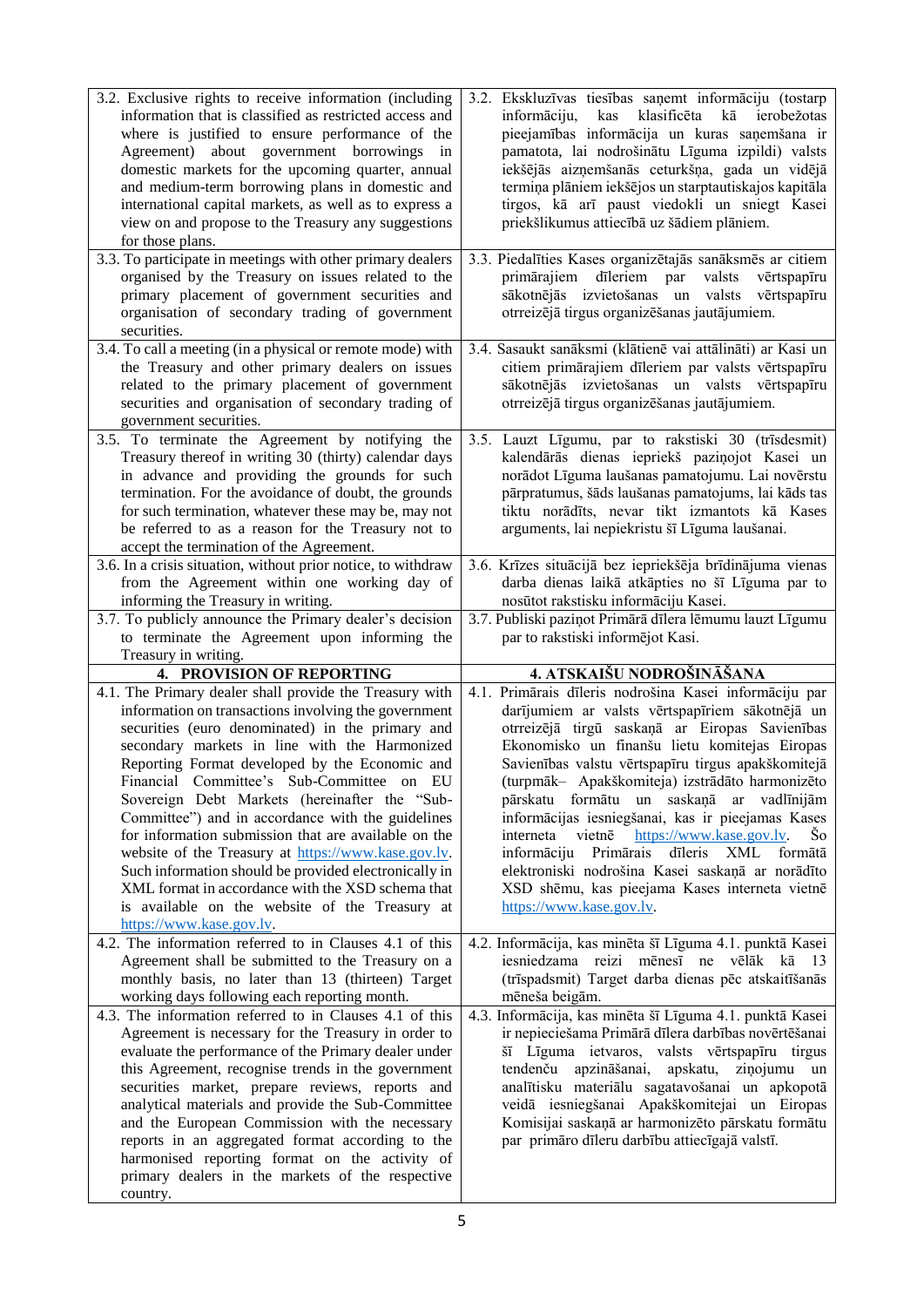| 5. RIGHTS OF THE TREASURY                                 | <b>KASES TIESĪBAS</b><br>5.                                                        |
|-----------------------------------------------------------|------------------------------------------------------------------------------------|
| 5.1. To specify, amend and publish the criteria for       | 5.1. Noteikt, grozīt un publicēt kritērijus kandidātiem uz                         |
| candidates for Primary dealer status and the Primary      | Primārā dīlera status un aktuālajiem Primārajiem                                   |
| dealers that have been appointed.                         | dīleriem.                                                                          |
| 5.2. To assess the performance of the Primary dealer in   | 5.2. Veikt Primāro dīleru Līguma nosacījumu izpildes                               |
| implementing the provisions of this Agreement and         | novērtējumu un atbilstību kritērijiem, ko Kase                                     |
| the Primary dealer's conformity with the criteria as set  | noteikusi pēc saviem ieskatiem, kā arī Primārā dīlera                              |
| by the Treasury, which shall be determined in the sole    | darbības novērtējumu, salīdzinot to ar citu primāro                                |
| discretion of the Treasury, as well as to assess the      | dīleru sniegumu.                                                                   |
| performance of the Primary dealer as compared to the      |                                                                                    |
| performance of other primary dealers.                     |                                                                                    |
| 5.3. The main criteria for assessment are:                | 5.3. Galvenie vērtēšanas kritēriji ir:                                             |
| 5.3.1. Primary dealer's activity in government            | 5.3.1. Primārā dīlera darbība valsts vērtspapīru izsolēs:                          |
| securities auctions:                                      |                                                                                    |
| 5.3.1.1. the total amount quoted in each auction          | 5.3.1.1. kopējā kotācijas summa katrā izsolē un                                    |
| and quotes by instruments;                                | kotācijas<br>sadalījumā pa instrumentiem;                                          |
| 5.3.1.2. the total amount purchased in competitive        | 5.3.1.2. kopējā pirkuma summa konkurējošās izsolēs                                 |
| auctions and amount by instruments;                       | un summa sadalījumā pa instrumentiem;                                              |
| 5.3.2. Primary dealer's activity in the secondary         | 5.3.2.<br>Primārā<br>dīlera<br>darbība<br>otrreizējā<br>tirgū                      |
| market (for the avoidance of doubt, this is the           | novēršanai,<br>dīlera<br>Primārā<br>(pārpratumu                                    |
| Primary Dealer's activity in the secondary                | darbības otrreizējā tirgū attiecībā uz tiem                                        |
| market in relation to financial instruments               | finanšu instrumentiem,<br>kas atrunāti<br>šajā                                     |
| captured under this Agreement):                           | Līgumā):                                                                           |
| 5.3.2.1. the amount of single bids provided in            | 5.3.2.1. viena elektroniskajās tirdzniecības                                       |
| electronic trading platforms primarily for                | sistēmās<br>sniegtā<br>solījuma<br>summa                                           |
| benchmark government securities and                       | galvenokārt etalona valsts vērtspapīriem, kā                                       |
| also other government securities;                         | arī citiem valsts vērtspapīriem;                                                   |
| 5.3.2.2. the spread between bid and ask yields            | 5.3.2.2. starpība starp pirkšanas un pārdošanas                                    |
| quoted primarily for benchmark bonds                      | likmēm, kas piedāvātas galvenokārt etalona                                         |
| and also other government securities;                     | vērtspapīriem,<br>kā<br>$\mathrm{a}\mathrm{r}\bar{\mathrm{i}}$<br>citiem<br>valsts |
|                                                           | vērtspapīriem;                                                                     |
| 5.3.2.3. the type of government securities quoted         | 5.3.2.3. elektroniskajās tirdzniecības sistēmās kotēto                             |
| in electronic trading platforms.                          | valsts vērtspapīru veidi.                                                          |
| 5.4. To request information and explanations from the     | Pieprasīt jebkurā laikā Primārajam dīlerim<br>5.4.                                 |
| Primary dealer at any time in the following               | informāciju un skaidrojumu šādos gadījumos (bet                                    |
| circumstances (but without limiting the circumstances     | neierobežojot gadījumus, kuros šāds pieprasījums                                   |
| in which any such request may be made): if the            | var tiks nosūtīts): ja Kasei rodas šaubas vai bažas,                               |
| Treasury has doubts or any concerns as to the Primary     | ka Primārā dīlera rīcība vai darbības rādītāji,                                    |
| dealer's activities or performance indicators,            | reputācija un sniegtās atbildes uz Kase sagatavoto                                 |
| reputation and responses provided to the Treasury's       | KYC anketu vai līdzīgu dokumentu, ir negatīvi                                      |
| prepared KYC questionnaires or any other such             | ietekmējuši vai potenciāli var negatīvi ietekmēt                                   |
| materials, has adversely affected or may adversely        | valsts vērtspapīru sākotnējo izvietošanu un                                        |
| affect the primary placement or secondary trading of      | otrreizējo tirdzniecību, investoru uzticību un valsts                              |
| the government securities, investor confidence and        | vērtspapīru tirgus darbību turpmāk; vai Kase ir                                    |
| the operation of the government securities market in      | konstatējusi, ka Primārais dīleris neveic kādu no                                  |
| the future; or the Treasury has found that the Primary    | Līgumā noteiktajiem pienākumiem; vai Primārais                                     |
| dealer is failing to fulfil any obligation prescribed by  | dīleris kotē valsts vērtspapīrus otrreizējā tirgū un                               |
| this Agreement; or the Primary dealer quotes              | veic tirdzniecību ar tiem tādos līmeņos un apjomos,                                |
| government securities on the secondary market and         | kas būtiski atšķiras no tirgus situācijas konkrētajā                               |
| trades them at levels and volumes that are                | brīdī.                                                                             |
| significantly divergent from the market situation at      |                                                                                    |
| the relevant time.                                        |                                                                                    |
| 5.5. To publish on the Treasury website the standard form | 5.5. Publiskot Kases mājaslapā šī Līguma standarta formu                           |
| of this Agreement and the criteria referred to in Clause  | un šī Līguma 5.1. punktā minētos kritērijus.                                       |
| 5.1. of this Agreement.                                   |                                                                                    |
| 5.6. To assign at any time any other bank as a primary    | 5.6. Jebkurā laikā noteikt jebkuru citu banku par primāro                          |
| dealer.                                                   | dīleri.                                                                            |
| 5.7. To modify, at any time, the annual and medium - term | 5.7. Jebkurā laikā veikt izmaiņas ikgadējā un vidēja                               |
| government borrowing plan in domestic and                 | termiņa valsts aizņemšanās plānā iekšējā un                                        |
| international capital markets, including the indicative   | starptautiskajos kapitāla tirgos, t. sk. indikatīvajā                              |
| calendar of government securities auctions.               | valsts vērtspapīru izsoļu kalendārā.                                               |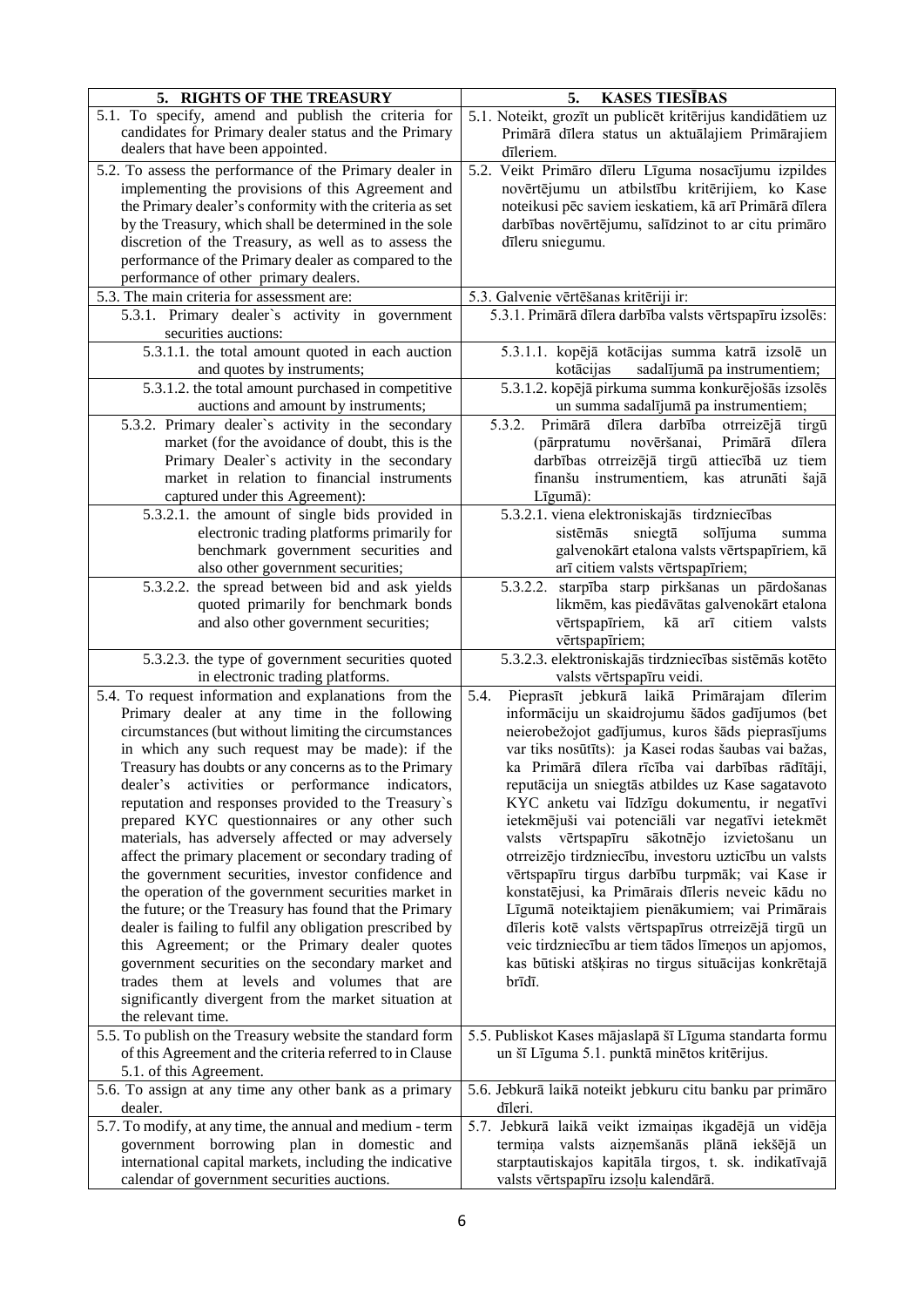| 5.8. Taking account of the information available to the                                                       | 5.8. Nemot vērā Kasei pieejamo informāciju par Primārā                                                          |
|---------------------------------------------------------------------------------------------------------------|-----------------------------------------------------------------------------------------------------------------|
| Treasury regarding the Primary dealer's financial                                                             | dīlera finanšu stāvokli, Līguma izpildes novērtējumu,                                                           |
| position, the assessment and criteria provided in                                                             | atbilstību šī Līguma 5.2. punktā minētajiem                                                                     |
|                                                                                                               |                                                                                                                 |
| Clause 5.2. of this Agreement, or the information                                                             | kritērijiem vai pēc pieprasījuma saņemto informāciju                                                            |
| received from the Primary dealer on request, and any                                                          | no Primārā dīlera un citu informāciju, ko Kase                                                                  |
| information deemed by the Treasury to be justified                                                            | uzskata par pamatotu un pietiekamu, lauzt Līgumu,                                                               |
| and sufficient, to terminate the Agreement by written                                                         | rakstveidā 30 (trīsdesmit) darba dienas iepriekš                                                                |
| notice 30 (thirty) working days in advance, providing                                                         | sniedzot paskaidrojumu tādam<br>pazinojot<br>un                                                                 |
| an explanation for such a decision.                                                                           | lēmumam.                                                                                                        |
| 5.9. Taking account of the performance of the obligations                                                     | 5.9. Ņemot vērā Primārā dīlera pienākumu izpildi, jebkuru                                                       |
| of the Primary dealer, any information about the                                                              | informāciju par Primāro dīleri, kas ir vai var                                                                  |
| Primary dealer that has or may have adversely                                                                 | nelabvēlīgi ietekmēt Kases reputāciju vai radušās                                                               |
| impacted the reputation of the Treasury of the                                                                | finanšu krīzes situācijas, vienpusēji bez iepriekšēja                                                           |
| Republic of Latvia or financial crisis that has risen, to                                                     | brīdinājuma lauzt Līgumu vienas darba dienas laikā                                                              |
| terminate the Agreement unilaterally and with no                                                              | (ar tūlītēju efektu), par to rakstiski informējot Primāro                                                       |
| advance notice within one working day (with                                                                   | dīleri.                                                                                                         |
| immediate effect), by informing the Primary dealer in                                                         |                                                                                                                 |
| writing.                                                                                                      |                                                                                                                 |
| 5.10. To publicly announce the Treasury's decision to                                                         | 5.10. Publiski paziņot Kases lēmumu lauzt Līgumu, par to                                                        |
| terminate the Agreement upon informing the Primary                                                            | rakstiski informējot Primāro dīleri.                                                                            |
| dealer in writing.                                                                                            |                                                                                                                 |
| <b>6. OBLIGATIONS OF THE TREASURY</b>                                                                         | <b>6. KASES PIENĀKUMI</b>                                                                                       |
| 6.1. To provide information and notify the Primary dealer                                                     | 6.1. Informēt Primāro dīleri un citus primāros dīlerus, par                                                     |
| and other primary dealers about the Treasury's annual                                                         | Kases ikgadējo un vidēja termiņa valsts iekšējās                                                                |
| and medium- term government funding plan (inkling                                                             | aizņemšanās plānu (t.sk. par izmaiņām tajā) iekšējā                                                             |
| changes) for domestic and international capital                                                               | un starptautiskajos kapitāla tirgos. Par indikatīvajiem                                                         |
| markets. The Treasury shall consult with the Primary                                                          | valsts vērtspapīru izsoļu ceturkšņa grafikiem                                                                   |
| dealers in relation to the indicative quarterly                                                               | jākonsultējas ar Primāro dīleri vismaz 5 (piecas)                                                               |
| schedules of government securities auctions at least 5                                                        | darba dienas iepriekš.                                                                                          |
| (five) business days prior to the publication of such                                                         |                                                                                                                 |
| schedules.                                                                                                    |                                                                                                                 |
|                                                                                                               |                                                                                                                 |
|                                                                                                               |                                                                                                                 |
| 6.2. To call a meeting (in a physical or remote mode) as                                                      | 6.2. Pēc nepieciešamības organizēt sanāksmes (gan                                                               |
| regularly as necessary with all primary dealers                                                               | klātienē, gan attālināti) ar visiem primārajiem                                                                 |
| together or bilaterally with the Treasury.                                                                    | dīleriem kopā vai divpusēji ar Kasi.                                                                            |
| 6.3. To publish a list of all primary dealers and update this<br>needed<br>as<br>at                           | 6.3. Kases interneta mājas lapā http://www.kase.gov.lv                                                          |
| onthe<br>Treasury<br>website                                                                                  | publiskot sarakstu ar visiem primārajiem dīleriem un                                                            |
| http://www.kase.gov.lv/.                                                                                      | aktualizēt to pēc nepieciešamības.                                                                              |
| 6.4. To ensure equal and fair treatment of all primary                                                        | 6.4. Piemērot pret visiem primārajiem dīleriem vienādu un                                                       |
| dealers, both in terms of information availability and                                                        | godīgu attieksmi, gan informācijas pieejamības, gan                                                             |
| assessment.                                                                                                   | novērtējuma ziņā.                                                                                               |
| 7. RESTRICTIONS ON THE DISSEMINATION OF<br><b>INFORMATION</b>                                                 | 7. INFORMĀCIJAS IZPLATĪŠANAS<br><b>IEROBEŽOJUMI</b>                                                             |
| 7.1. Restricted access information shall mean information                                                     | pieejamības informācija nozīmē<br>7.1.<br>Ierobežotas                                                           |
| and data, including but not limited to commercial and                                                         | informāciju un datus, t. sk., bet ne tikai, Līgumā                                                              |
|                                                                                                               |                                                                                                                 |
| technical information and data related to ensuring the                                                        | izpildes nodrošināšanai saistītu komerciālu vai                                                                 |
| performance of this Agreement, disclosed by one                                                               | tehnisku informāciju un datus, ko viena Puse izpauž                                                             |
| Party to the other Party in relation to this Agreement,                                                       | otrai Pusei saistībā ar Līgumu, kā arī jebkādus                                                                 |
| as well as any written, electronic or oral professional                                                       | rakstveida, elektroniskus vai mutvārdu profesionālās                                                            |
| operations data, provided by the Primary dealer or its                                                        | darbības datus, kurus Primārais dīleris vai tā saistītās                                                        |
| affiliates to the Treasury pursuant to the Harmonised                                                         | personas sniedz Kasei, saskaņā ar Harmonizēto                                                                   |
| Reporting Format (HRF) and which shall be used                                                                | pārskatu formātu (HPF) un kuri izmantojami tikai                                                                |
| solely for the permitted purposes (further -                                                                  | atļautajiem mērķiem (turpmāk - profesionālās                                                                    |
| professional operations data), irrespective of the                                                            | darbības dati), neatkarīgi no šādas informācijas vai                                                            |
| storage environment of such information or data. An                                                           | datu saglabāšanas vides. Primārā dīlera saistītā                                                                |
| "affiliate" to the Primary dealer is any other person                                                         | persona ir jebkura cita persona, kas tieši vai netieši                                                          |
| that Primary dealer directly or indirectly controls or is                                                     | kontrolē Primāro dīleri, vai kuru kontrolē vai kura                                                             |
| controlled by, or is under common control with that                                                           | atrodas kopīgā kontrolē ar Primāro dīleri laiku pa                                                              |
| Primary dealer from time to time, but only for so long                                                        | laikam, bet tikai tik ilgi, kamēr šāda kontrole pastāv.                                                         |
| as such control exists.                                                                                       |                                                                                                                 |
| 7.2. Neither Party shall disclose without the prior written<br>agreement of the other Party restricted access | 7.2. Neviena<br>Pusēm<br>neizpaudīs<br>ierobežotas<br>no<br>pieejamības informāciju, kas saņemta no otras Puses |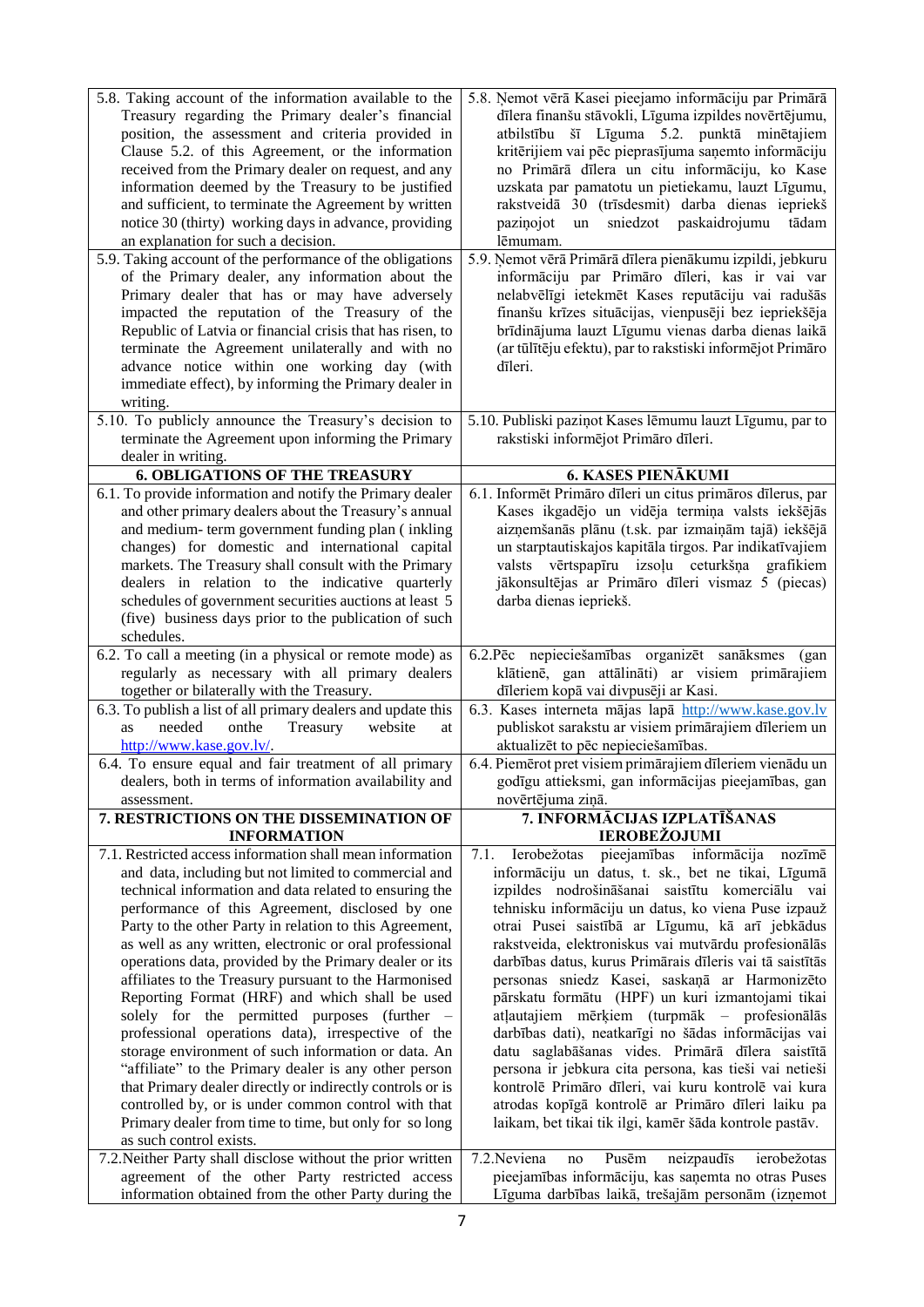operation of this Agreement to the third parties (except that Parties may disclose restricted access information to those officials, management or employees of the respective Party or of the Affiliate to the Primary dealer whose work is connected with this information in accordance with their job description and/or who need such knowledge to ensure the performance of this Agreement), or use any such information without authorisation. This obligation shall continue to apply after the termination of the Agreement. Each Party shall only use such restricted access information for the purposes of fulfilling this Agreement. The Treasury will not disclose professional operations data to any third party or other government institution, unless required to do so by any applicable legal acts or where the disclosure of such information is requested by law enforcement institutions, the Cabinet of Ministers or the Prime Minister, in which case the Treasury shall promptly inform the Primary dealer of any such request and all the circumstances in which any such request, order or disclosure has been made. In any event, the Treasury shall only provide that part of the professional operations data so requested which is necessary for the purposes of complying with the obligation set out by the applicable legal act.

7.3.The Parties are liable for compliance with these restrictions on the dissemination of information, including by any employee or third person authorised by the Parties to receive such confidential information. The Parties will promptly notify each other upon any breach of the restrictions on the dissemination of restricted access information and will cooperate with the other Party in every reasonable way to prevent further unauthorised use or disclosure of such information.

7.4. Each party shall treat such restricted access information with the care that a prudent businessperson would use and with the same care as their own restricted access information.

7.5.Restrictions on the dissemination of information shall not apply to the following information:

7.5.1. information that has been in the possession of the receiving Party without an obligation to restrict its dissemination prior to obtaining it from the disclosing Party;

- 7.5.2. information that is already generally available at the time of disclosure;
- 7.5.3. information that the receiving Party has legitimately obtained from a third party that is not subject to confidentiality obligations; 7.5.4. information that is subject to a disclosure obligation prescribed by law or pursuant to the regulations of a public authority, provided that
- the disclosing Party has notified the other Party of a such legitimate action in writing; 7.5.5.data that the Treasury has developed from the
- professional operations data of the Primary dealer through any process undertaken in conjunction with additional third party data and its professional experience. For the avoidance of

Puses ir tiesīgas atklāt ierobežotas pieejamības informāciju tikai tām Puses vai Primārā dīlera saistītās personas amatpersonām, vadībai vai darbiniekiem, kuriem darbs ar šādu informāciju ir noteikts amata pienākumos un/vai ir jāzina Līguma izpildes nodrošināšanai), iepriekš tam nesaņemot otras Puses rakstisku piekrišanu, un neizmantos šādu informāciju nesankcionēti. Šīs saistības paliek spēkā arī pēc Līguma izbeigšanas. Katra Puse šādu ierobežotas pieejamības informāciju izmantos vienīgi Līguma izpildes nolūkā. Kase neizpaudīs Primārā dīlera profesionālās darbības datus nevienai trešajai personai vai citai valsts iestādei, ja vien šādas informācijas izpaušanas pienākums ir noteikts normatīvajos aktos, vai informāciju pieprasa tiesībsargājošās iestādes, Ministru kabinets, vai Ministru Prezidents, Kase nekavējoties informēs Primāro dīleri par jebkuru šādu prasību un visiem apstākļiem, kādos jebkurš šāds pieprasījums vai rīkojums izdots vai atklāšana veikta. Jebkurā gadījumā Kase sniegs tikai to šādi pieprasīto Primārā dīlera profesionālās darbības datu daļu, kas nepieciešama, lai izpildītu tiesību aktos noteikto pienākumu.

- 7.3. Puses ir atbildīgas par informācijas izplatīšanas ierobežojumu saistību ievērošanu, tai skaitā no jebkura darbinieka vai kādas trešās personas, kurai Puses ir atļāvušas šādu ierobežotas pieejamības informāciju saņemt. Informācijas izplatīšanas ierobežojumu saistību neievērošanu gadījumā Puse nekavējoties ziņo otrai Pusei un visos saprātīgos veidos abpusēji sadarbojas, lai atklātu un novērstu tālāku datu neatļautu šādas informācijas izmantošanu.
- 7.4. Katra Puse pret šādu ierobežotas pieejamības informāciju izturēsies kā apdomīgs uzņēmējs un ar to pašu rūpību kā attiecībā pret savu ierobežotas pieejamības informāciju.
- 7.5. Informācijas izplatīšanas ierobežojumi neattiecas uz šādu informāciju:

7.5.1. informāciju, kas ir bijusi saņēmējas Puses rīcībā bez informācijas izplatīšanas ierobežojuma saistībām līdz tās saņemšanai no izpaudējas Puses;

- 7.5.2. informāciju, kas izpaušanas brīdī jau ir vispārpieejama;
- 7.5.3. informāciju, ko saņēmēja Puse ir likumīgi saņēmusi no trešās personas, kurai nav informācijas izplatīšanas ierobežojuma saistību;

7.5.4. informāciju, kuras izpaušanas pienākums ir noteikts ar likumu vai kādas varas iestādes noteikumiem, ar noteikumu, ka izpaudējas Pusei par šādu tiesisku darbību ir rakstiski paziņots;

7.5.5. datiem, kurus Kase ir sagatavojusi, izmantojot Primārā dīlera iesniegtos profesionālās darbības datus savienojumā ar papildu trešo personu datiem un tā profesionālo pieredzi. Skaidrības labad šādi dati neietver datus, pēc kuriem varētu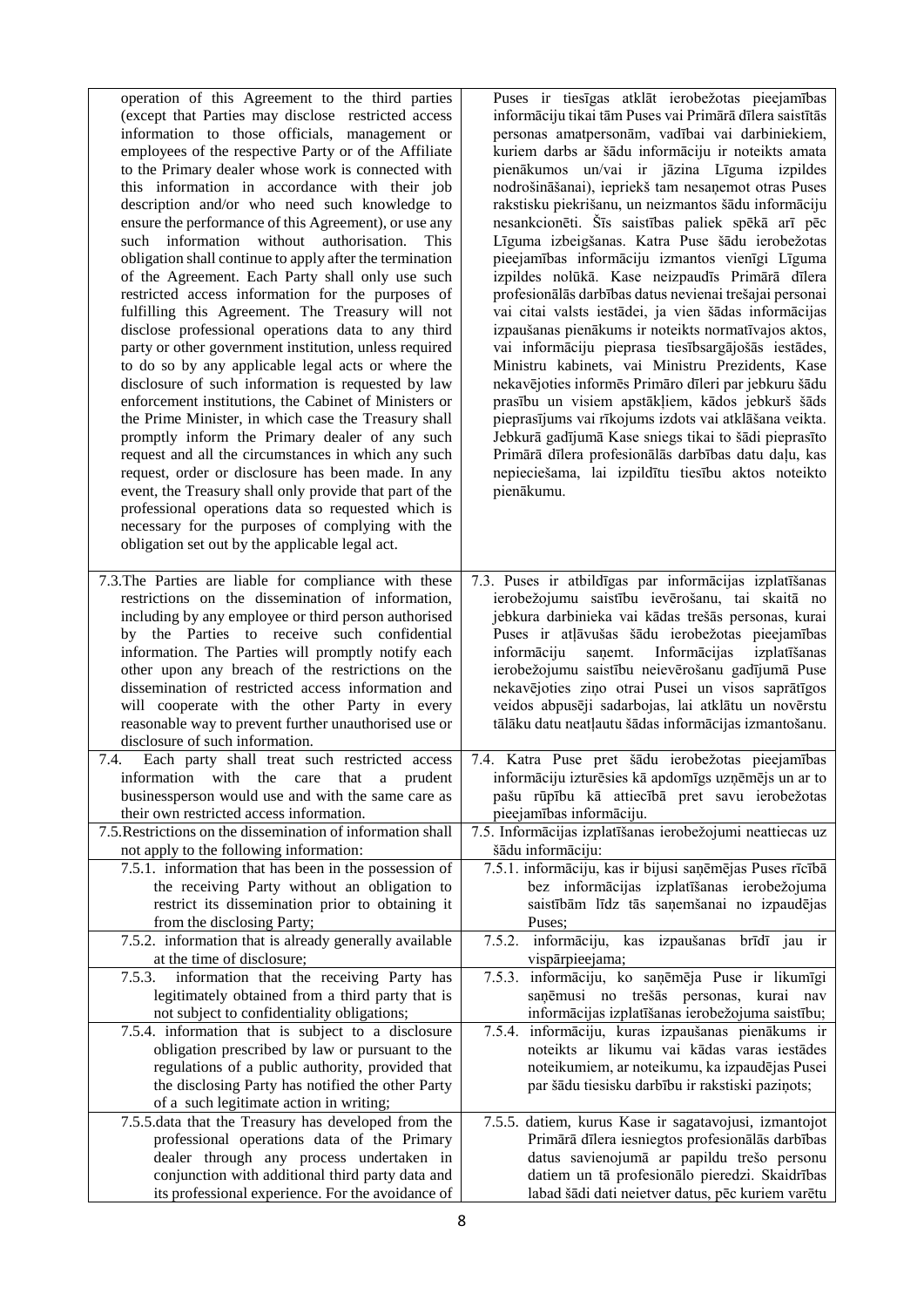| doubt, derived data shall not include any data<br>from which the Primary dealer or any of its<br>clients can be identified or that can be reverse-<br>engineered so as to show that it is originating or<br>directly derived from data provided by the                                                                                                                                                                                                                                                                                                                                                                                                                                                                                                                                                                                        | identificēt Primārā dīlera vai jebkuru tā klientu,<br>vai kurus būtu iespējams sadalīt tā, ka tie<br>parādītu, ka ir tieši atvasināti no Primārā dīlera<br>datiem (turpmāk - atvasinātie dati);                                                                                                                                                                                                                                                                                                                                                                                                                                                                                                                                                  |
|-----------------------------------------------------------------------------------------------------------------------------------------------------------------------------------------------------------------------------------------------------------------------------------------------------------------------------------------------------------------------------------------------------------------------------------------------------------------------------------------------------------------------------------------------------------------------------------------------------------------------------------------------------------------------------------------------------------------------------------------------------------------------------------------------------------------------------------------------|--------------------------------------------------------------------------------------------------------------------------------------------------------------------------------------------------------------------------------------------------------------------------------------------------------------------------------------------------------------------------------------------------------------------------------------------------------------------------------------------------------------------------------------------------------------------------------------------------------------------------------------------------------------------------------------------------------------------------------------------------|
| Primary dealer (further - derived data);<br>7.5.6. derived data that the Treasury uses in its<br>reviews or analytical reports or other forms and<br>publishes and/or makes available to third parties;                                                                                                                                                                                                                                                                                                                                                                                                                                                                                                                                                                                                                                       | 7.5.6. atvasinātajiem datiem, kurus<br>Kase<br>izmanto pārskatos, analītiskos ziņojumos vai<br>citos formātos un publicē un/vai dara pieejamus<br>trešajām pusēm;                                                                                                                                                                                                                                                                                                                                                                                                                                                                                                                                                                                |
| 7.5.7. derived data submitted by the Treasury to the<br>Sub-Committee and European Commission in<br>accordance with the Harmonised Reporting<br>Formats on the operations of the primary dealer<br>system in the respective state and published on<br>the<br>Sub-<br>Committee's<br>website.<br>https://europa.eu/efc/efc-sub-committee-eu-<br>sovereign-debt-markets/primary-dealers-<br>information en.                                                                                                                                                                                                                                                                                                                                                                                                                                     | 7.5.7. atvasinātiem<br>datiem,<br>ko<br>Kase<br>iesniedz<br>Apakškomitejai un Eiropas Komisijai saskaņā ar<br>harmonizētajām pārskatu formām par primāro<br>dīleru sistēmas darbību attiecīgajā valstī, un kas<br>publicēti apakškomitejas interneta vietnē:<br>https://europa.eu/efc/efc-sub-committee-eu-<br>sovereign-debt-markets/primary-dealers-<br>information en.                                                                                                                                                                                                                                                                                                                                                                        |
| 7.6. The Primary dealer hereby grants the Treasury a right<br>to use the professional operations data of the Primary<br>dealer for the purpose as defined in Clause 7.5.6. of<br>this Agreement. The Treasury undertakes to use such<br>data accurately and to present professional operations<br>data in a way which is not misleading. Following<br>termination of this Agreement, the Treasury may<br>continue to use, develop and publish any derived data<br>in the Treasury's possession. The Treasury shall not<br>delegate and assign or issue a license to a third party<br>in relation to a use of professional operations data and<br>the preparation of derived data without the prior<br>written consent of Primary dealer.                                                                                                      | 7.6. Primārais dīleris atļauj Kasei Līguma darbības laikā<br>izmantot Primārā dīlera profesionālās darbības datus<br>Līguma 7.5.6. punktā noteiktajiem mērķiem. Kase<br>apņemas izmantot profesionālās darbības datus rūpīgi<br>un atspoguļot atvasinātos datus tādā veidā, kas nav<br>maldinošs. Pēc Līguma izbeigšanas Kase var turpināt<br>izmantot, attīstīt un publicēt jebkādus atvasinātos<br>datus, kādi ir tās rīcībā. Kase nedrīkst deleģēt un nodot<br>savas tiesības vai izdot atļauju par profesionālās<br>lietošanu un<br>atvasināto<br>darbības<br>datu<br>datu<br>sagatavošanu trešajām pusēm bez Primārā dīlera<br>iepriekšējas rakstveida piekrišanas                                                                          |
| 7.7. The release of information to the press or media on<br>any matters relating to the performance of this<br>Agreement shall be coordinated by both Parties in<br>advance                                                                                                                                                                                                                                                                                                                                                                                                                                                                                                                                                                                                                                                                   | 7.7. Informācijas izplatīšana plašsaziņas līdzekļiem<br>saistībā ar Līguma izpildes jautājumiem iepriekš tiks<br>saskaņota starp abām Pusēm.                                                                                                                                                                                                                                                                                                                                                                                                                                                                                                                                                                                                     |
| 7.8. In case one Party sends to the other Party<br>electronically restricted access information the<br>respective Party for safety reasons shall use<br>encryption and a password for such information.<br>8. SETTLEMENT OF THE GOVERNMENT                                                                                                                                                                                                                                                                                                                                                                                                                                                                                                                                                                                                    | 7.8. Ja viena Puse līguma darbības laikā otrai Pusei<br>elektroniski<br>nosūta<br>ierobežotas<br>pieejamības<br>informāciju, tad attiecīgā Puse šādu datu aizsardzībai<br>izmanto šifrēšanu ar paroli.<br>8. NORĒĶINS PAR VALSTS VĒRTSPAPĪRIEM                                                                                                                                                                                                                                                                                                                                                                                                                                                                                                   |
| <b>SECURITIES</b>                                                                                                                                                                                                                                                                                                                                                                                                                                                                                                                                                                                                                                                                                                                                                                                                                             |                                                                                                                                                                                                                                                                                                                                                                                                                                                                                                                                                                                                                                                                                                                                                  |
| 8.1. Settlement of any government domestic debt<br>securities issuances shall be completed by the Primary<br>dealer in accordance with all applicable provisions of<br>the Cabinet of Ministers Regulation that is in force<br>and sets provisions for the issuance of government<br>securities in the Republic of Latvia and all other<br>applicable legislation and regulatory enactments of<br>the Republic of Latvia from time to time, together<br>with all applicable provisions of the rules and<br>regulations of Nasdaq Riga, Nasdaq CSD and the<br>International Central Securities Depositories (ICSD)<br>as may from time to time apply to such settlement.<br>8.2. Subject to such other settlement procedures and<br>arrangements as may be agreed between the Treasury<br>and the Primary dealer from time to time, settlement | 8.1. Norēķinus par valsts vērtspapīru emisijām iekšējā<br>tirgū veic primārais dīleris saskaņā ar piemērojamiem<br>spēkā esošiem Ministru kabineta noteikumiem, kas<br>nosaka valsts vērtspapīru izlaišanas kārtību Latvijas<br>Republikā, kā arī citiem spēkā esošajiem Latvijas<br>Republikas piemērojamiem tiesību aktiem un<br>normatīvajiem aktiem, un visiem Nasdaq Riga,<br>Nasdaq CSD un starptautiskās centrālo vērtspapīru<br>norēķinu<br>sistēmas<br>(ICSD)<br>piemērojamiem<br>noteikumiem un regulējumiem, kas attiecināmi uz<br>konkrēto norēķinu veikšanu.<br>8.2. Ievērojot citas norēķinu procedūras un kārtību, par ko<br>savstarpēji var būt vienojusies Kase un Primārais<br>dīleris, norēķinus par jebkuru GMTN vērtspapīru |
| of any domestic GMTN Notes issuance shall be<br>completed by the Primary dealer as follows:                                                                                                                                                                                                                                                                                                                                                                                                                                                                                                                                                                                                                                                                                                                                                   | emisiju iekšējā tirgū Primārais dīleris veic šādi:                                                                                                                                                                                                                                                                                                                                                                                                                                                                                                                                                                                                                                                                                               |
| 8.2.1 there shall be a single issuance of domestic<br>GMTN Notes and settlement transaction as<br>between the Primary Dealer and the Treasury in                                                                                                                                                                                                                                                                                                                                                                                                                                                                                                                                                                                                                                                                                              | 8.2.1 tiks nodrošināta viena GMTN vērtspapīru emisija<br>iekšējā tirgū un viena norēķinu transakcija starp<br>Primāro dīleri un Kasi par konsolidētu kopējo                                                                                                                                                                                                                                                                                                                                                                                                                                                                                                                                                                                      |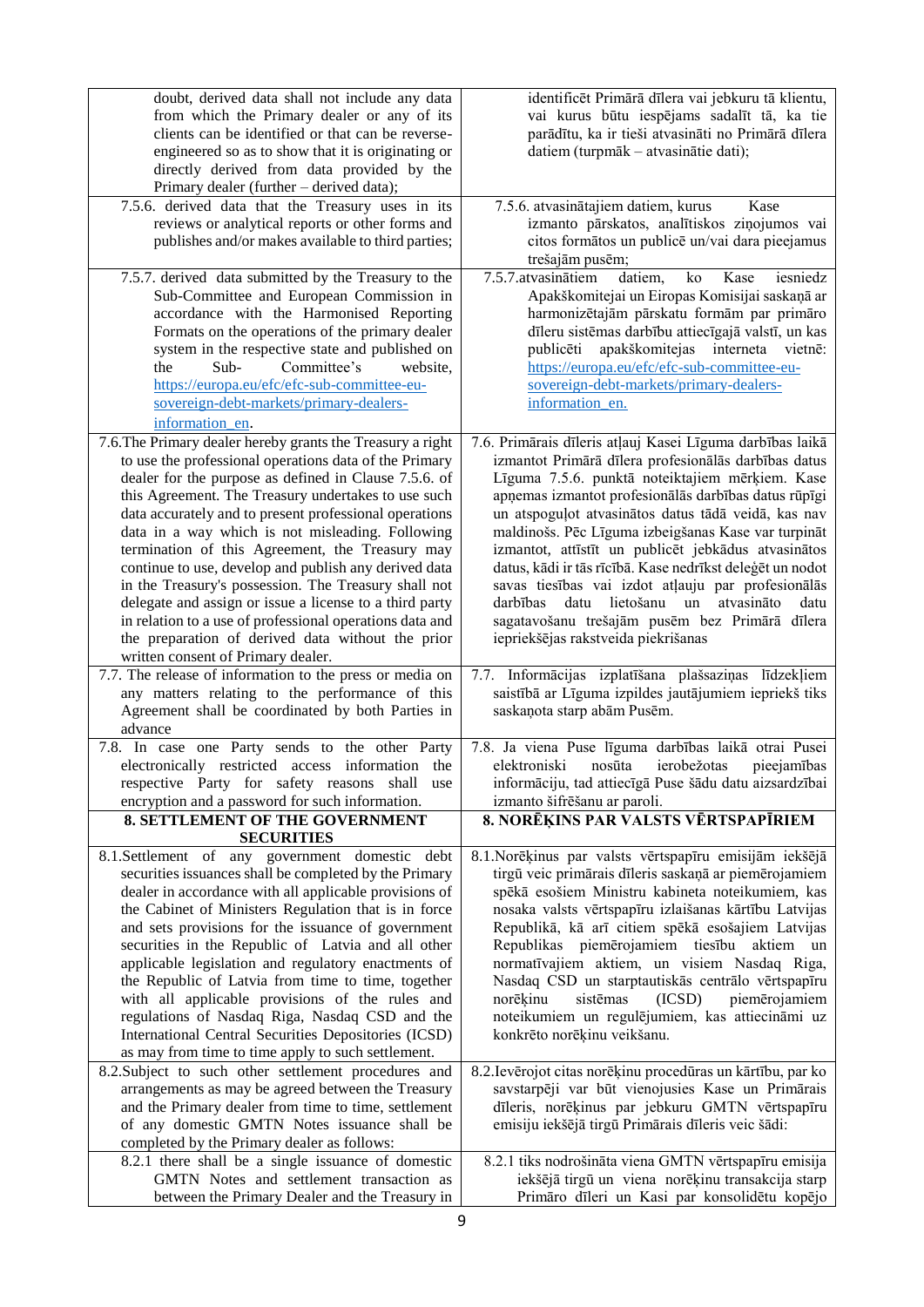| attiecīgi GMTN vērtspapīru emisijai iekšējā tirgū<br>abās gan konkurējošā daudzcenu izsolē, gan<br>nekonkurējošā fiksētās likmes izsolē, kas notiek<br>vienā dienā ar vienādu norēķina datumu, tiek<br>veikta viena emisija un sagatavota viena<br>konsolidēta norēķinu instrukcija);<br>8.2.2.norēķinu instrukcijas par atbilstošo GMTN<br>vērtspapīru emisiju iekšējā tirgū Primārajiem<br>dīleriem, pamatojoties uz<br>izsoles vai tiešās<br>pārdošanas rezultātiem, par ko Nasdaq Riga ir<br>paziņojusi Primārajam dīlerim un Valsts kasei,<br>jānodrošina ievērojot "piegāde pret samaksu"<br>("delivery versus payment") atbilstoši Euroclear<br>SA/NV<br>("Euroclear"),<br>Bank<br>Clearstream<br>Banking, S.A. ("Clearstream Luxembourg", kopā<br>ar Euroclear - "ICSD") un/vai Nasdaq CSD (kopā<br>ar ICSD - "klīringa sistēmas" un katra atsevišķi<br>"klīringa sistēma") sistēmām un procedūrām, pēc<br>nepieciešamības, kas var attiekties uz šādu<br>instrukciju iesniegšanu ne vēlāk kā līdz otrās darba<br>dienas beigām Latvijā tieši pirms attiecīgā<br>norēķinu datuma GMTN vērtspapīriem iekšējā<br>tirgū; |
|-------------------------------------------------------------------------------------------------------------------------------------------------------------------------------------------------------------------------------------------------------------------------------------------------------------------------------------------------------------------------------------------------------------------------------------------------------------------------------------------------------------------------------------------------------------------------------------------------------------------------------------------------------------------------------------------------------------------------------------------------------------------------------------------------------------------------------------------------------------------------------------------------------------------------------------------------------------------------------------------------------------------------------------------------------------------------------------------------------------------------------|
| 8.2.3 ja Primārā dīlera un Kases iesniegto norēķinu<br>instrukciju savietošanas procesā klīringa sistēmās<br>tiek identificēta kāda problēma, tad Kase un katrs<br>Primārais dīleris dara visu iespējamo, lai šo<br>problēmu atrisinātu līdz iepriekšējās darba dienas<br>beigām Latvijā pirms atbilstošā norēķinu datuma<br>un nodrošinātu, ka norēķins notiek norēķinu<br>datumā kā plānots;                                                                                                                                                                                                                                                                                                                                                                                                                                                                                                                                                                                                                                                                                                                                |
| 8.2.4 plānotais norēķinu laiks attiecīgajā norēķinu<br>datumā ir no plkst. 09:00 līdz plkst. 12:00 pēc<br>Rīgas laika. Primārajiem dīleriem ir jānodrošina<br>nepieciešamie<br>finanšu<br>līdzekļi<br>attiecīgajā<br>norēķinu datumā līdz plkst. 09:00 pēc Rīgas laika,<br>lai atbilstošās norēķinu instrukcijas ir izpildāmas<br>norēķinam ne vēlāk kā šajā laikā; un<br>8.2.5 ja norēķinu datumā vai pirms tā iestājas ārkārtēji<br>vai citi negaidīti apstākļi, kā rezultātā var tikt                                                                                                                                                                                                                                                                                                                                                                                                                                                                                                                                                                                                                                      |
| ietekmēta laicīga norēķina veikšana,<br>katrs<br>Primārais dīleris un Kase iespēju robežās dara visu<br>iespējamo un veic nepieciešamās darbības, lai<br>nodrošinātu, ka norēķins tiktu izpildīts attiecīgajā<br>norēķinu datumā ne vēlāk kā līdz plkst. 14:00 pēc<br>Rīgas laika; un<br>8.2.6 ja Primārais dīleris informē Kasi, ka atbilstošs<br>norēķins daļēji vai pilnībā nevar izpildīties un<br>iemesls tam ir problēmas ar Primārā dīlera<br>iesniegtajām<br>norēķinu<br>instrukcijām<br>vai<br>Primārajam dīlerim nav pieejami norēķinam                                                                                                                                                                                                                                                                                                                                                                                                                                                                                                                                                                             |
|                                                                                                                                                                                                                                                                                                                                                                                                                                                                                                                                                                                                                                                                                                                                                                                                                                                                                                                                                                                                                                                                                                                               |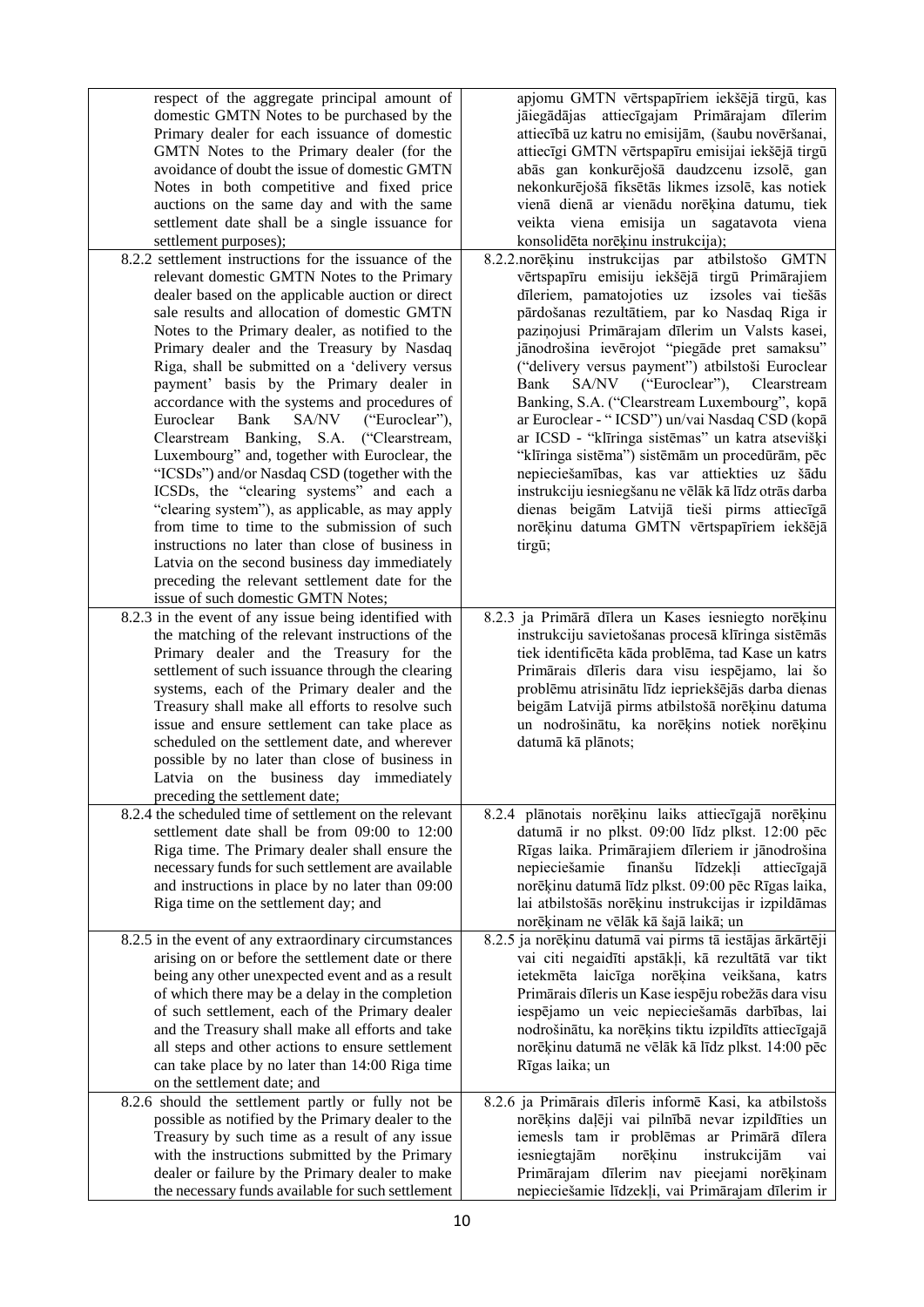| or any other failure on the part of the Primary<br>dealer in the submission of its instructions for<br>such settlement, the Treasury may in its<br>complete discretion take such steps as may be<br>necessary for the cancellation of such issuance<br>or any other action as it may determine to be<br>necessary or desirable in respect of such failed<br>settlement. The Primary dealer shall indemnify<br>the Treasury as set out in Clause 9 of this<br>Agreement;                                                                                                                                                                                                                                                                                                                                                                                                                                                                                                                             | problēmas ar norēķinu instrukciju iesniegšanu,<br>Kase var pēc saviem ieskatiem īstenot darbības,<br>kas var būt nepieciešamas, lai atceltu emisiju vai<br>īstenot jebkādas citas darbības, ko tā uzskata par<br>nepieciešamu vai vēlamu attiecībā uz neizdevušos<br>norēķinu. Primārais dīleris nodrošina atlīdzību<br>Kasei atbilstoši šī Līguma 9.punktā minētam.                                                                                                                                                                                                                                                                                                                                                                                                                                     |
|-----------------------------------------------------------------------------------------------------------------------------------------------------------------------------------------------------------------------------------------------------------------------------------------------------------------------------------------------------------------------------------------------------------------------------------------------------------------------------------------------------------------------------------------------------------------------------------------------------------------------------------------------------------------------------------------------------------------------------------------------------------------------------------------------------------------------------------------------------------------------------------------------------------------------------------------------------------------------------------------------------|----------------------------------------------------------------------------------------------------------------------------------------------------------------------------------------------------------------------------------------------------------------------------------------------------------------------------------------------------------------------------------------------------------------------------------------------------------------------------------------------------------------------------------------------------------------------------------------------------------------------------------------------------------------------------------------------------------------------------------------------------------------------------------------------------------|
| 8.2.7. should settlement with the Primary dealer be<br>possible only on a partial basis or should be fully<br>cancelled, the Primary dealer and Treasury make<br>actions to their respective<br>the necessary<br>settlement instructions.                                                                                                                                                                                                                                                                                                                                                                                                                                                                                                                                                                                                                                                                                                                                                           | 8.2.7 ja norēķinu ar Primāro dīleri ir iespējams izpildīt<br>tikai daļēji vai tas pilnībā ir jāatceļ, Kase un<br>dīleris<br>nodrošina<br>Primārais<br>nepieciešamās<br>darbības ar atbilstošajām norēķinu instrukcijām.                                                                                                                                                                                                                                                                                                                                                                                                                                                                                                                                                                                  |
| 8.3. Instructions for the settlement of each issuance of<br>domestic GMTN Notes in accordance with the<br>provisions of Clause 8 of this Agreement shall be<br>submitted in accordance with the account details<br>provided by each of the Primary dealer and the<br>Treasury to the other party, with such initial account<br>details to be those confirmed in writing (i.e. by email)<br>with the other party and any changes in such account<br>details shall be provided immediately to the other<br>party, with the latest any such changes may be made<br>for settlement of any domestic GMTN Notes issuance<br>following the relevant auction or direct sale being the<br>date of such auction or direct sale (and in the event no<br>written confirmation of any such changes is received<br>by such date, the most recently confirmed account<br>details shall be used for the settlement of the relevant<br>domestic GMTN Notes to be issued pursuant to such<br>auction or direct sale). | 8.3. Norēķinu instrukcijām par katru GMTN vērtspapīru<br>iekšējā tirgū emisiju saskaņā ar šī Līguma 8.punktā<br>minēto kārtību jābūt nodrošinātām atbilstoši konta<br>rekvizītiem, ko katrs Primārais dīleris un Kase<br>nodrošina otrai Pusei iepriekš rakstiski apstiprina (t.i.<br>e-pasta veidā), un jebkādas izmaiņas šādos konta<br>rekvizītos nekavējoties jāiesniedz otrai Pusei.<br>Vēlākais, kad šāda veida izmaiņas var tikt iesniegtas,<br>ir līdz GMTN vērtspapīru iekšējā tirgū izsoles vai<br>tiešās pārdošanas dienai (un gadījumā, ja nav saņemts<br>rakstisks apstiprinājums par šādām izmaiņām, var tikt<br>iepriekš<br>iesniegti<br>konta<br>izmantoti<br>rekvizīti<br>atbilstošajam GMTN vērtspapīru iekšējā tirgū<br>emisijas norēķinam saskaņā ar izsoli vai tiešo<br>pārdošanu). |
| 9. INDEMNITY AND PENALTY                                                                                                                                                                                                                                                                                                                                                                                                                                                                                                                                                                                                                                                                                                                                                                                                                                                                                                                                                                            | 9. ATLĪDZĪBA UN SODA NAUDA                                                                                                                                                                                                                                                                                                                                                                                                                                                                                                                                                                                                                                                                                                                                                                               |
| 9.1. The Primary dealer undertakes to indemnify the<br>Treasury against any loss, liability, cost, claim, action,<br>demand or expense (including, but not limited to, all<br>reasonable costs, charges and expenses paid or<br>incurred in disputing or defending any of the<br>foregoing) which the Treasury may incur, or which<br>may be made against the Treasury, arising out of or in<br>relation to any failure by the Primary dealer to<br>perform any of its obligations under this Agreement,<br>particularly any failure by the Primary Dealer to<br>observe any of the restrictions or requirements set out<br>in Clauses 2.6 to 2.10 of this Agreement.                                                                                                                                                                                                                                                                                                                               | 9.1. Primārais dīleris apņemas atlīdzināt Kasei jebkādus<br>zaudējumus, saistības, izmaksas, prasības, darbības<br>vai izdevumus (iekļaujot, bet ne tikai visas pamatotas<br>izmaksas, izdevumus un tēriņus, kas samaksāti vai<br>radušies apstrīdot vai aizstāvot jebko no<br>iepriekšminētā), kas Kasei var rasties vai var tikt vērsti<br>pret Kasi sakarā ar jebkuru Primārā dīlera saistību<br>neizpildīšanas gadījumu saskaņā ar šo Līgumu, jo<br>īpaši, ja Primārais dīleris neievēro kādu no<br>ierobežojumiem vai prasībām, kas minēti no šī<br>Līguma 2.6. līdz 2.10 punktam.                                                                                                                                                                                                                  |
| 9.2. The Primary Dealer shall pay the Treasury a penalty<br>of EUR 5,000 (five thousand) in case settlement has<br>not occurred in full or partly in accordance with the<br>provisions of Clause 8 of this Agreement. The<br>payment of this penalty shall not exempt the Primary<br>Dealer from the fulfilment of future obligations under<br>the Agreement or indemnification of the Treasury<br>under Clause 9.1 of this Agreement. The payment of<br>such penalty in accordance with this Agreement is not<br>applicable in cases where the execution of settlement<br>is not possible due to disturbances in the operations of<br>any relevant cash and/or securities settlement systems<br>(Target and ICSD), provided the Treasury is informed<br>of this without delay.                                                                                                                                                                                                                     | 9.2. Primārais dīleris maksā Kasei soda naudu EUR 5,000<br>(pieci tūkstoši) EUR gadījumā, ja norēķins nav noticis<br>pilnīgi vai daļēji atbilstoši šī Līguma 8. punktam. Šis<br>soda naudas maksājums Kasei neatbrīvo Primāro<br>dīleri no turpmāko saistību izpildes saskaņā ar šo<br>Līgumu vai atlīdzināšanu atbilstoši Līguma 9.1.<br>punktam. Soda naudas maksājums saskaņā ar Līgumu<br>nav piemērojama gadījumos, kad norēķinu izpilde nav<br>iespējama attiecīgo naudas un/vai vērtspapīru<br>norēķinu sistēmas (Target un ICSD) darbības<br>traucējumu dēļ, ja par to nekavējoties tiek informēta<br>Kase.<br>Kasei ir tiesības Primārā dīlera saistību neizpildi<br>attiecībā uz norēķinu veikšanu izmantot kā pamatu<br>vienpusējai Līguma pārtraukšanai vai iespēju apturēt                  |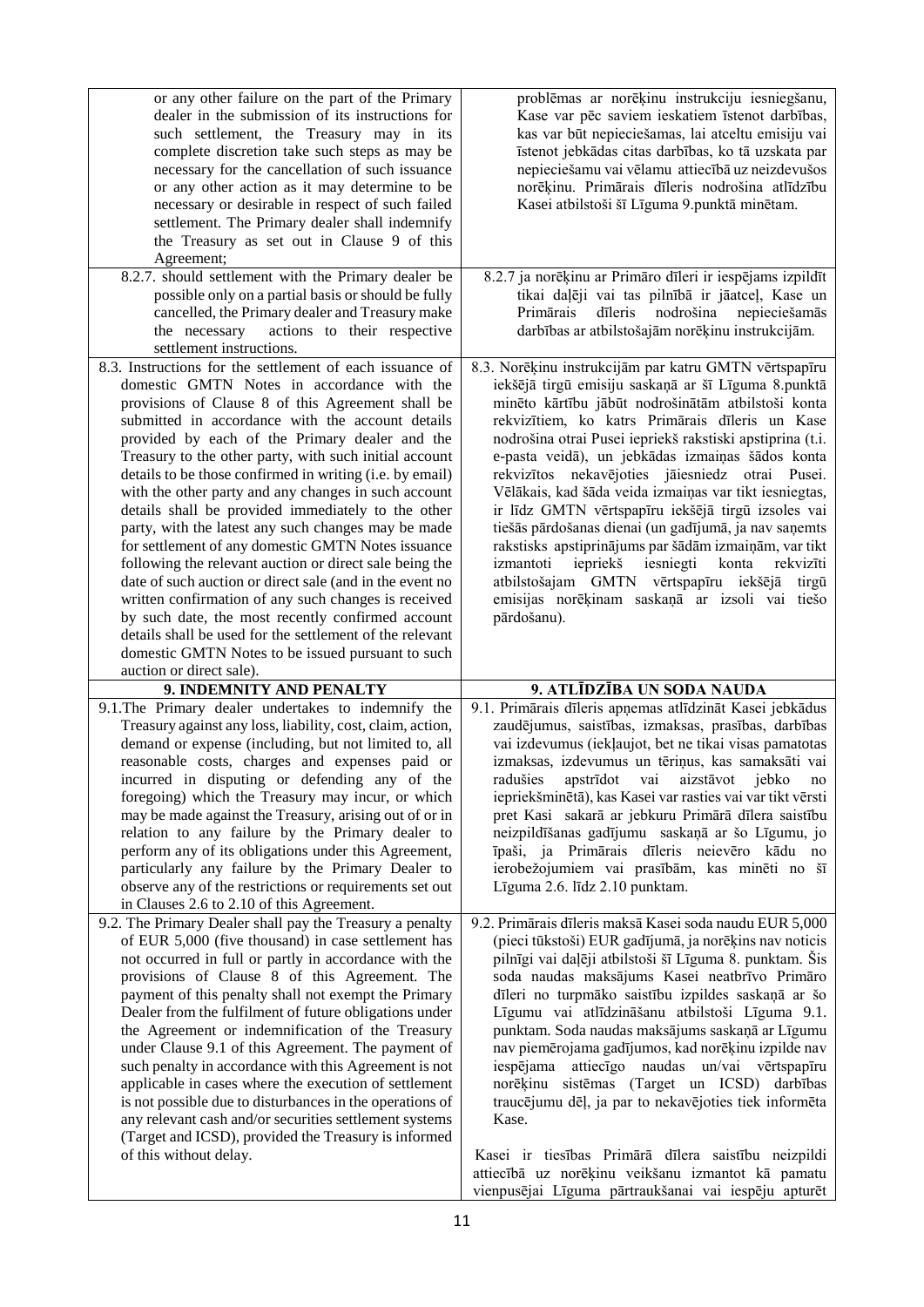| The Treasury has the right to treat any Primary dealer's<br>settlement failure as a basis for the unilateral termination<br>of this Agreementby the Treasury, or the suspension of<br>the Primary dealer's rights to participate in the primary<br>placement of domestic GMTN Notes until further notice<br>by the Treasury or the suspension of the Primary dealer's<br>rights to participate in primary placement or repurchase<br>transactions for all government securities, while at the<br>same time not providing any exemption from the<br>fulfillment of any other obligation of the Primary Dealer<br>obligation this Agreement. | Primārā dīlera tiesības piedalīties GMTN vērtspapīru<br>iekšējā tirgū sākotnējā izvietošanā līdz turpmākajam<br>Kases paziņojumam vai iespēju apturēt Primārā dīlera<br>tiesības piedalīties<br>valsts vērtspapīru<br>sākotnējā<br>izvietošanā vai atpirkšanas darījumos, vienlaicīgi ar to<br>neatbrīvojot Primāro dīleru no citu pienākumu un saistību<br>izpildes saskaņā ar šo Līgumu.                                                  |
|--------------------------------------------------------------------------------------------------------------------------------------------------------------------------------------------------------------------------------------------------------------------------------------------------------------------------------------------------------------------------------------------------------------------------------------------------------------------------------------------------------------------------------------------------------------------------------------------------------------------------------------------|---------------------------------------------------------------------------------------------------------------------------------------------------------------------------------------------------------------------------------------------------------------------------------------------------------------------------------------------------------------------------------------------------------------------------------------------|
| <b>10.RESOLUTION OF DISPUTES AND</b><br><b>DISAGREEMENTS</b>                                                                                                                                                                                                                                                                                                                                                                                                                                                                                                                                                                               | 10.STRĪDU UN DOMSTARPĪBU RISINĀŠANA                                                                                                                                                                                                                                                                                                                                                                                                         |
| 10.1. This Agreement has been concluded in accordance<br>with the regulatory enactments of the Republic of<br>Latvia, and for the duration of the Agreement, the<br>Parties shall act in accordance with the provisions<br>of the Agreement and the applicable regulatory<br>enactments of the Republic of Latvia.                                                                                                                                                                                                                                                                                                                         | noslēgts saskaņā ar<br>10.1. Līgums<br>ir<br>Latvijas<br>Republikas normatīvajiem aktiem, un<br>Līguma<br>izpildes laikā Puses rīkojas saskaņā ar Līguma<br>noteikumiem<br>esošajiem<br>Latvijas<br>$\,$ un $\,$<br>spēkā<br>Republikas normatīvajiem aktiem.                                                                                                                                                                               |
| 10.2. Should any disagreements arise between the Parties<br>with respect to the application of this Agreement,<br>these shall be settled by mutual negotiation, by<br>supplementing or amending the text of the<br>Agreement if necessary.                                                                                                                                                                                                                                                                                                                                                                                                 | 10.2. Ja Pusēm rodas domstarpības Līguma piemērošanā,<br>tās tiek atrisinātas savstarpēju pārrunu ceļā, ja<br>nepieciešams, papildinot vai grozot Līguma tekstu.                                                                                                                                                                                                                                                                            |
| 10.3. Any disputes arising in the event of non-fulfillment<br>or partial fulfillment of any provisions of this<br>Agreement shall be settled by mutual agreement<br>between the Parties, but if the Parties fail to reach<br>such an agreement, in an appropriate court of the<br>Republic of Latvia and in line with the relevant<br>procedures defined in legal acts of the Republic of<br>Latvia.                                                                                                                                                                                                                                       | 10.3. Visi strīdi, kas rodas jebkuru šī Līguma noteikumu<br>neizpildes vai daļējas izpildes gadījumā, tiek<br>atrisināti, Pusēm vienojoties, bet, ja Puses nevar<br>vienoties, tad Latvijas Republikas tiesā pēc<br>piekritības Latvijas Republikas tiesību<br>aktos<br>noteiktā kārtībā.                                                                                                                                                   |
| 11. TERM OF THE AGREEMENT                                                                                                                                                                                                                                                                                                                                                                                                                                                                                                                                                                                                                  | 11. LĪGUMA DARBĪBAS LAIKS                                                                                                                                                                                                                                                                                                                                                                                                                   |
| 11.1. This Agreement shall take effect on day signed by<br>Parties, i.e., as of the date indicated in the time-<br>stamp of the electronic signature of the Party that<br>signs the Agreement last and shall be in force for<br>indefinite time period.                                                                                                                                                                                                                                                                                                                                                                                    | 11.1. Līgums stājas spēkā tā Pušu parakstīšanas dienā, tas<br>ir, no datuma, kas ir norādīts tās Puses elektroniskajā<br>parakstā, kas Līgumu paraksta pēdējā un ir spēkā<br>bez termiņa ierobežojuma.                                                                                                                                                                                                                                      |
| 11.2. With the day of entry into force of the Agreement<br>will expire<br>the<br>agreement No.<br>between the Treasury and<br>signed on<br>$\ddot{\phantom{a}}$<br>the joint-stock company " " on participation<br>in organizing the government domestic debt<br>securities primary and secondary market and all<br>subsequent relationships between the Parties shall<br>be governed by this new Agreement.<br>The<br>termination of such prior Agreement does not                                                                                                                                                                        | 11.2. Ar Līguma spēkā stāšanās dienu spēku zaudē<br>noslēgtais līgums Nr.<br>.gada<br>starp Valsts kasi un akciju sabiedrību "<br>" par<br>dalību valsts iekšējā aizņēmuma vērtspapīru<br>sākotnējā un otrreizējā tirgus organizēšanā, un visas<br>turpmākās Pušu attiecības regulēs jaunais Līgums.<br>Iepriekšējā līguma izbeigšanās neatbrīvo Puses no<br>iepriekš uzņemto saistību izpildes.                                            |
| release the Parties from the fulfilment of any of their<br>previously committed obligations.                                                                                                                                                                                                                                                                                                                                                                                                                                                                                                                                               |                                                                                                                                                                                                                                                                                                                                                                                                                                             |
| <b>12. FORCE MAJEURE</b>                                                                                                                                                                                                                                                                                                                                                                                                                                                                                                                                                                                                                   | 12. NEPĀRVARAMA VARA                                                                                                                                                                                                                                                                                                                                                                                                                        |
| 12.1. The Parties shall not be liable for the partial or total<br>non-fulfilment of the obligations provided for in this<br>Agreement if arising after the conclusion of the<br>Agreement as a result of an insurmountable force or<br>extraordinary circumstances that the Parties were<br>not able to foresee or prevent by reasonable means.<br>Such circumstances may include natural disasters,<br>fire, warfare, mass disorders, riots, civil unrest,                                                                                                                                                                                | 12.1. Puses nav atbildīgas par daļēju vai pilnīgu Līgumā<br>paredzēto saistību neizpildi, ja tā radusies pēc<br>Līguma noslēgšanas nepārvarama spēka, ārkārtēju<br>apstākļu rezultātā, kurus Puses nevarēja paredzēt un<br>novērst saprātīgiem līdzekļiem.<br>Pie<br>tādiem<br>pieskaitāmi:<br>apstākļiem<br>dabas<br>katastrofas,<br>ugunsgrēki, karadarbība, masu nekārtības, dumpji,<br>tautas nemieri, enerģētikas kompleksa vai sakaru |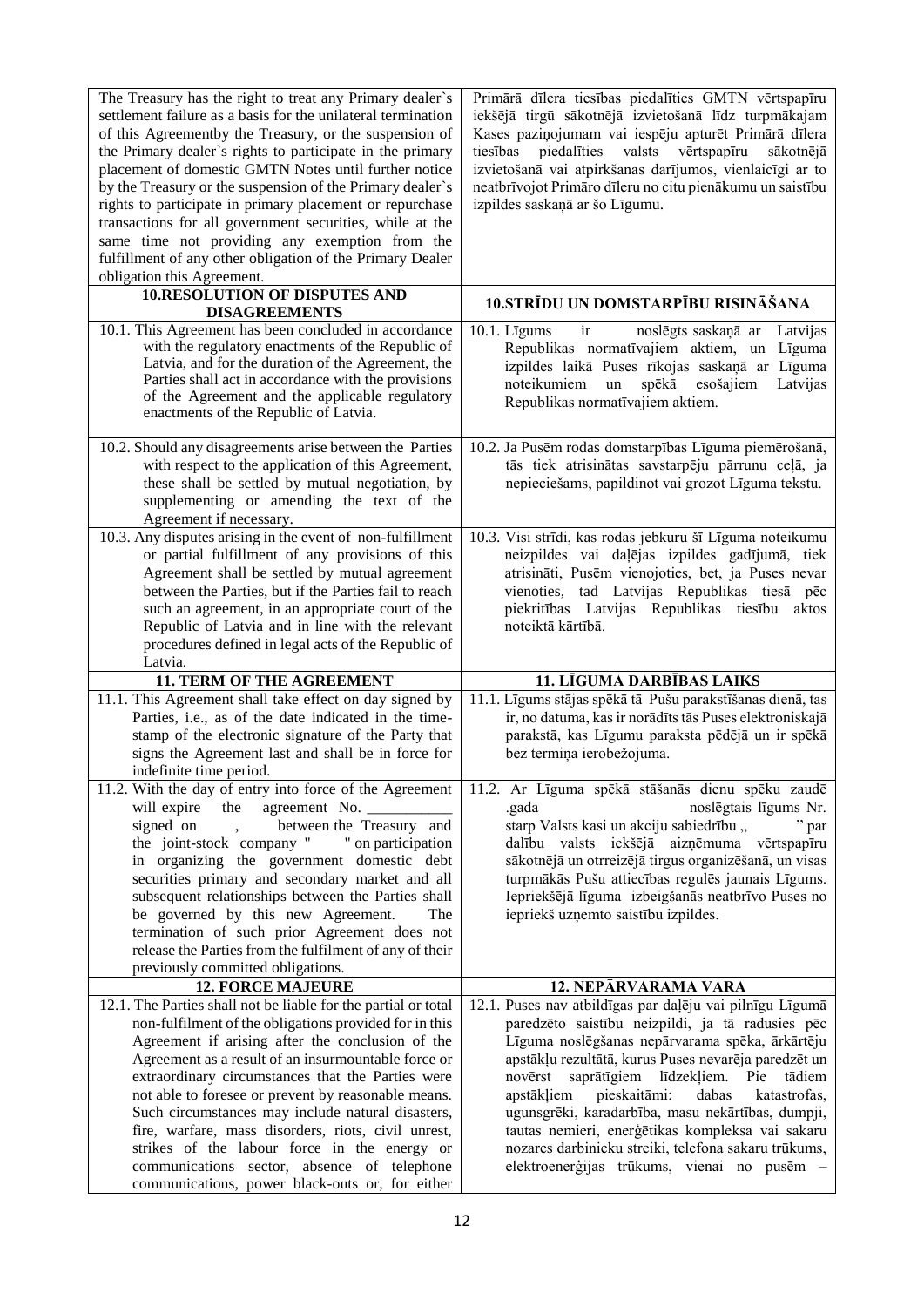| Party individually, telephone or cable failures, and<br>any other circumstances not under the reasonable<br>control of the Parties.                                                                                                                                                                                                                                                                                                                                                                              | telefona vai kabeļa avārijas, kā arī jebkuri citi<br>apstākļi, kas nav pakļauti Pušu saprātīgai kontrolei.                                                                                                                                                                                                                                                                                                                  |
|------------------------------------------------------------------------------------------------------------------------------------------------------------------------------------------------------------------------------------------------------------------------------------------------------------------------------------------------------------------------------------------------------------------------------------------------------------------------------------------------------------------|-----------------------------------------------------------------------------------------------------------------------------------------------------------------------------------------------------------------------------------------------------------------------------------------------------------------------------------------------------------------------------------------------------------------------------|
| 12.2. A Party that has been unable to perform its<br>obligations due to the circumstances listed in Clause<br>12.1 of this Agreement hereof shall immediately<br>notify the other party of the occurrence and any end<br>of such circumstances by any means possible. Non-<br>observance of this provision shall deprive a Party of<br>the right to make reference to such circumstances.                                                                                                                        | 12.2. Pusei, kura nav varējusi izpildīt savas saistības to<br>apstākļu dēļ, kuri minēti šī Līguma 12.1. punktā, ir<br>nekavējoties jāpaziņo par šādu apstākļu iestāšanos<br>un izbeigšanos otrai Pusei jebkurā iespējamā veidā.<br>Šī nosacījuma neievērošana liedz Pusei tiesības<br>atsaukties uz šiem apstākļiem.                                                                                                        |
| 12.3. As regards technical reasons known to the Party in<br>advance and due to which the Party is not able to<br>perform any of the duties set in the Agreement, the<br>Party shall immediately notify the other Party and<br>explain the situation and foreseeable consequences.<br>Notification of the technical reasons for the non-<br>fulfillment of the Agreement shall be made to the<br>other Party not later than before the occurrence of<br>any of events listed in Clause 3.1. of this<br>Agreement. | 12.3. Attiecībā uz tehniskiem iemesliem, kas Pusei ir<br>zināmi iepriekš un kuru dēļ Puse nevar veikt kādu<br>no Līgumā noteiktajiem pienākumiem, minētā Puse<br>nekavējoties paziņo otrai Pusei, sniedzot situācijas<br>un paredzamo seku skaidrojumu. Brīdinājums par<br>tehniskiem iemesliem Līguma izpildes neizpildē<br>otrai Pusei sniedzams ne vēlāk kā līdz nākamajam šī<br>Līguma 3.1. punktā minētajam notikumam. |
| 13. AMENDING AND SUPPLEMENTING THE<br><b>AGREEMENT</b>                                                                                                                                                                                                                                                                                                                                                                                                                                                           | 13. LĪGUMA GROZĪŠANA UN PAPILDINĀŠANA                                                                                                                                                                                                                                                                                                                                                                                       |
| 13.1. The provisions of this Agreement may only be<br>amended or supplemented upon mutual written<br>agreement of the Parties. Any amendments and<br>additions shall only be valid if executed in writing<br>and signed by both Parties. Such additional<br>agreements shall become an integral part of this<br>Agreement.                                                                                                                                                                                       | 13.1. Grozīt un papildināt šā līguma noteikumus var tikai<br>pēc abpusējas Pušu rakstveida vienošanās. Līguma<br>grozījumi un papildinājumi stājas spēkā, ja tie ir<br>noformēti rakstiski un ir abu Pušu parakstīti. Šīs<br>vienošanās kļūst par šā līguma neatņemamu daļu.                                                                                                                                                |
| 13.2. The Parties may propose amendments by notifying<br>the other Party in writing.                                                                                                                                                                                                                                                                                                                                                                                                                             | 13.2. Puses var ierosināt veikt grozījumus, par to<br>rakstveidā paziņojot otrai Pusei.                                                                                                                                                                                                                                                                                                                                     |
| 13.3. Any amendments proposed by a Party will be<br>discussed with other primary dealers with which the<br>Treasury has entered into a corresponding<br>agreement. Amendments that have been mutually<br>approved will be incorporated into all the<br>agreements with primary dealers concluded by the<br>Treasury.                                                                                                                                                                                             | 13.3. Puses ierosinātie grozījumi tiks pārrunāti ar visiem<br>primārajiem dīleriem, ar ko Kasei ir noslēgts<br>attiecīgs līgums. Savstarpēji saskaņotie grozījumi<br>tiks iestrādāti visos Kases līgumos ar primārajiem<br>dīleriem.                                                                                                                                                                                        |
| <b>14. GENERAL PROVISIONS</b>                                                                                                                                                                                                                                                                                                                                                                                                                                                                                    | <b>14. VISPĀRĪGIE NOTEIKUMI</b>                                                                                                                                                                                                                                                                                                                                                                                             |
| 14.1. The Parties undertake to perform all the actions<br>provided for in the Agreement within the<br>established periods and in accordance with the<br>terms of the Agreement.                                                                                                                                                                                                                                                                                                                                  | 14.1. Puses apņemas veikt visas Līgumā paredzētās<br>darbības noteiktajos termiņos un saskaņā ar Līguma<br>noteikumiem.                                                                                                                                                                                                                                                                                                     |
| 14.2. The Parties undertake, within three working days of<br>the effective date of this Agreement, to send<br>electronically to the other Party the contacts of the<br>authorised officers (with respect to primary<br>placement, secondary trading and reporting) in<br>accordance with the form specified in Annex 1 of<br>the Agreement.                                                                                                                                                                      | 14.2. Puses apņemas 3 (trīs) darba dienu laikā pēc Līguma<br>stāšanas spēkā nosūtīt elektroniski otrai Pusei<br>informāciju par pilnvarotajiem darbiniekiem<br>(attiecībā uz sākotnējo izvietošanu, otrreizējo<br>tirdzniecību un atskaitēm) kontaktinformāciju<br>saskaņā ar Līguma pielikumā norādīto veidlapu.                                                                                                           |
| 14.3. The Parties agree to notify the other Party if any<br>changes occur in the list of authorised officers<br>involved in ensuring the performance of the<br>Agreement, or their contact information.                                                                                                                                                                                                                                                                                                          | 14.3. Puses apņemas informēt otru Pusi, ja ir notikušas<br>izmaiņas to pilnvaroto darbinieku sarakstā, kas<br>iesaistīti Līguma izpildes nodrošināšanā, vai viņu<br>kontaktinformācijā.                                                                                                                                                                                                                                     |
| 14.4. Both Parties agree to not engage in any conduct that<br>could directly harm the reputation and interests of<br>the other Party.                                                                                                                                                                                                                                                                                                                                                                            | 14.4. Katra Puse apņemas neveikt nekādas darbības, kas<br>tieši var kaitēt otras Puses reputācijai un interesēm.                                                                                                                                                                                                                                                                                                            |
| 14.5. The Parties are entitled to arrange the necessary<br>meetings, discussions and to take any other                                                                                                                                                                                                                                                                                                                                                                                                           |                                                                                                                                                                                                                                                                                                                                                                                                                             |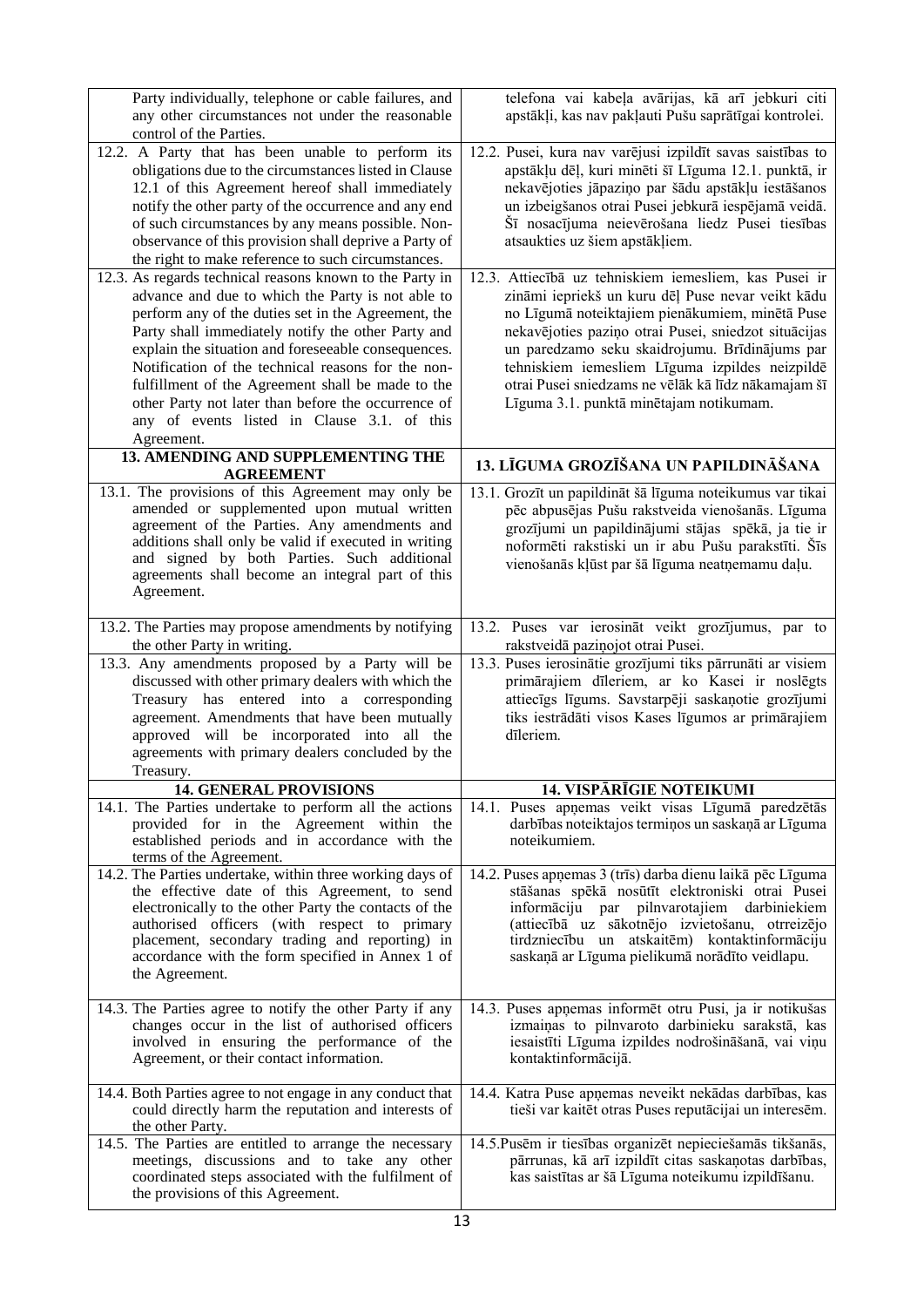| 14.6. The Primary dealer is not entitled to assign its rights<br>and obligations to any third parties.                                                                                                                                                                                                                                                                                                                         | 14.6. Primārajam dīlerim nav tiesību nodot savas tiesības<br>un pienākumus trešajām personām                                                                                                                                                                                                                                                          |
|--------------------------------------------------------------------------------------------------------------------------------------------------------------------------------------------------------------------------------------------------------------------------------------------------------------------------------------------------------------------------------------------------------------------------------|-------------------------------------------------------------------------------------------------------------------------------------------------------------------------------------------------------------------------------------------------------------------------------------------------------------------------------------------------------|
| 14.7. Invalidity of any clause of the Agreement shall not<br>affect validity of other clauses or the Agreement as<br>a whole. Upon discovering any such fault the Parties<br>shall agree on the correction of the fault and<br>continue to cooperate in accordance with the valid<br>provisions of the Agreement in a way that allows<br>fulfilment of the objectives and purpose of this<br>Agreement insofar as is possible. | kāda<br>punkta<br>spēkā<br>$14.7.$ L <sub>1</sub> guma<br>neesamība<br>neietekmē citu punktu vai visa Līguma kopumā<br>spēkā esamību. Pēc šāda trūkuma atklāšanas Puses<br>vienojas par trūkuma novēršanu un turpina<br>sadarboties saskaņā ar spēkā esošajiem Līguma<br>noteikumiem tā, lai pēc iespējas labāk saglabātu šā<br>Līguma mērķi un jēgu. |
| 14.8. Titles of the Agreement and chapters are used for<br>convenience only, and they shall not to be used for<br>the interpretation of the sense of the Agreement.                                                                                                                                                                                                                                                            | 14.8. Līguma un nodaļu nosaukumi ir iekļauti tikai<br>uzskatāmības<br>ērtības labad tie nav<br>$\mathbf{u}$<br>izmantojami Līguma jēgas skaidrošanai.                                                                                                                                                                                                 |
| 14.9. The Parties agree to all of the provisions of this<br>Agreement and certify this by signing the<br>Agreement.                                                                                                                                                                                                                                                                                                            | 14.9. Puses piekrīt visiem šā Līguma noteikumiem un to<br>apstiprina, parakstot šo Līgumu.                                                                                                                                                                                                                                                            |
| 14.10. This Agreement has been executed as an electronic<br>document in Latvian and English and signed with<br>a secure electronic signature. In case of<br>discrepancies between Latvian and English<br>versions, the versions in Latvian shall prevail.                                                                                                                                                                      | Līgums sagatavots elektroniska dokumenta veidā<br>14.10.<br>un parakstīts ar drošu elektronisko parakstu<br>latviešu un angļu valodā Domstarpību gadījumā<br>starp tekstiem latviešu un angļu valodā, par<br>noteicošo tiks uzskatīts teksts latviešu valodā.                                                                                         |
| 14.11. This Agreement has one Annex Template<br>"Contact Persons for the Performance of the<br>Primary Dealer Agreement" which is an integral<br>component of the Agreement, and the definitions<br>and terms used in the Annex have identical<br>meaning to those used in the Agreement, unless<br>otherwise specified.                                                                                                       | 14.11.<br>Līgumam ir viens pielikums "Kontaktpersonas<br>primāro dīleru līguma izpildes ietvaros", kas ir<br>Līguma neatņemama sastāvdaļa, un pielikumā<br>lietotajām definīcijām un apzīmējumiem ir<br>identiska nozīme Līgumā lietotajām, ja nav<br>noteikts citādi.                                                                                |

| <b>LEGAL ADDRESSES AND SIGNATURES OF THE PARTIES</b><br>PUŠU JURIDISKĀS ADRESES UN PARAKSTI |                                                                             |  |
|---------------------------------------------------------------------------------------------|-----------------------------------------------------------------------------|--|
| Smilšu iela 1<br>Riga, LV-1919                                                              | Adrese                                                                      |  |
| Ph +371 67094222                                                                            | Phone                                                                       |  |
| Fax +371 67094220<br>email: pasts@kase.gov.lv                                               | Fax<br>email:                                                               |  |
| The Treasury<br>Valsts kase:                                                                | "bank"                                                                      |  |
| signature/paraksts*<br>Kaspars Āboliņš<br>Treasurer<br>Pārvaldnieks                         | signature/paraksts*<br>name surname<br>title in English<br>title in Latvian |  |

\* This document has been signed with a secure electronic signature/ Dokuments ir parakstīts ar drošu elektronisko parakstu